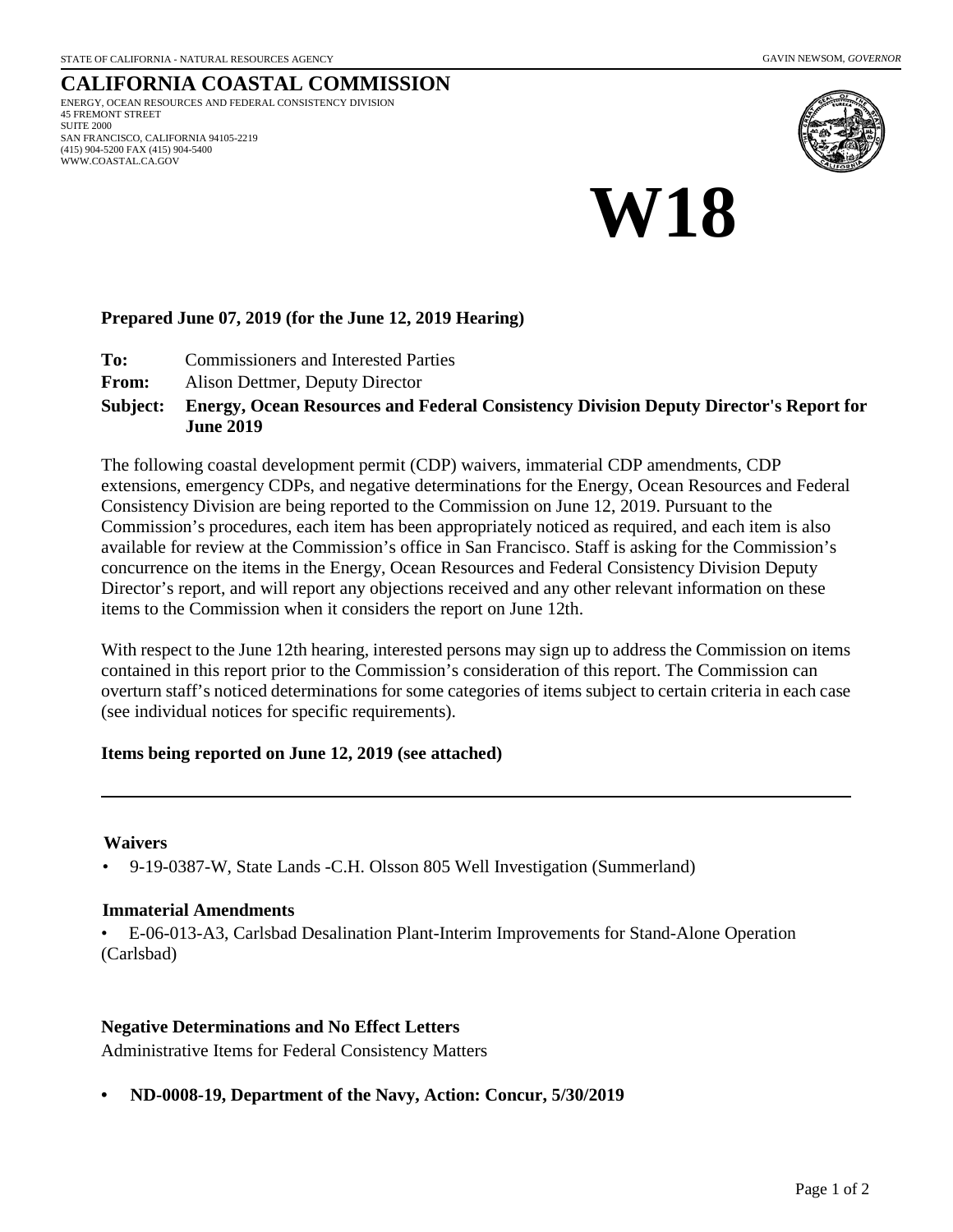Navy, east side of Point Loma, ARCO floating dry dock/Pier 5002, Maintenance Dredging of 19,000 cu. yds. of sediment, with nearshore disposal and/or beneficial reuse (unless contamination is found during testing), San Diego

#### **• ND-0011-19, Department of the Army, Action: Concur, 5/13/2019**

Demolition and construction of new homes and ancillary facilities at Ord Military Community of the U.S. Army Presidio of Monterey and at La Mesa Village of the Naval Support Activity Monterey, Monterey County.

# **• ND-0012-19, Department of the Navy, Attn: Deb McKay, Action: Concur, 5/31/2019**

Navy construction of Directed Energy Systems Integration Lab (DESIL), a surrogate ship platform, including admin. space, laboratory spaces, venicle mounted lasers pointing out to sea, for simulated land-to-sea training, Naval Base Ventura County, Pt. Mugu, Ventura Co.

**• ND-0013-19, Corps of Engineers, San Francisco District, Action: Concur, 5/7/2019** Army Corps Crescent City Maintenance Dredging, 118,000 cu. yds, disposal at Whaler Island and at HOODS, Del Norte Co. and Humboldt Co.

#### **• ND-0015-19, U.S. Coast Guard, Action: Concur, 5/29/2019**

U.S. Coast Guard, 10 Year maintenance Dredging of initially 126 cu. yds., every 2-5 years, with an overall total of up to 10,000 cy. yds., at Noyo Harbor, with disposal at the upland disposal site west of Hwy 1 near the river mouth, Noyo River, Fort Bragg, Mendocino Co.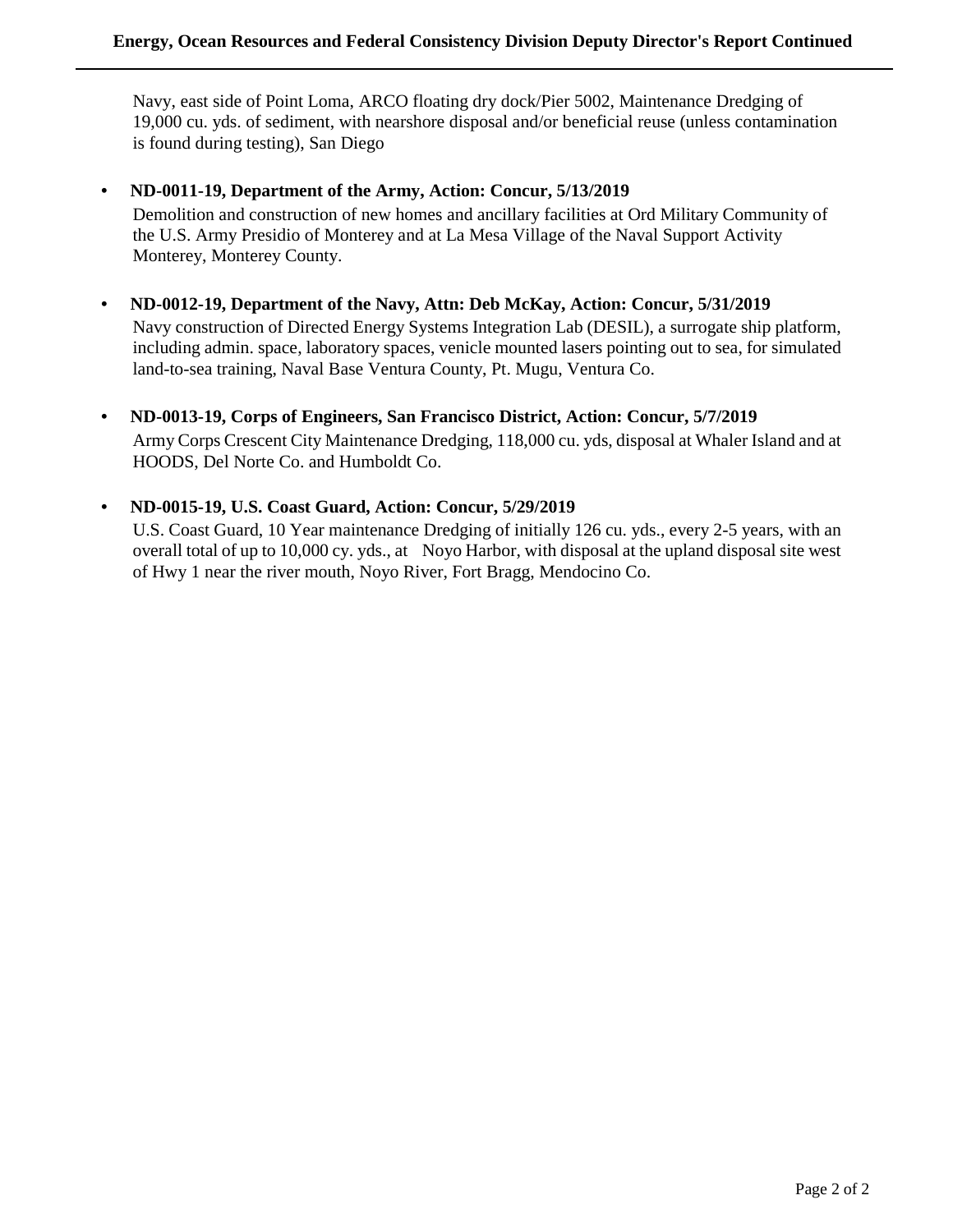**CALIFORNIA COASTAL COMMISSION** ENERGY, OCEAN RESOURCES AND FEDERAL CONSISTENCY DIVISION 45 FREMONT STREET SUITE 2000 I'll (4 15)904-5200 FAX (415)904-5400 WWW COAS'I AL CA GOY



May 28,2019

# **Coastal Development Permit De Minimis Waiver Coastal Act Section 30624.7**

Based on the project plans and information provided in your permit application for the development described below, the Executive Director of the Coastal Commission hereby waives the requirement for a Coastal Development Permit pursuant to Section 13238.1, Title 14, California Code of Regulations. If, at a later date, this information is found to be incorrect or the plans revised, this decision will become invalid; and, any development occurring must cease until a coastal development permit is obtained or any discrepancy is resolved in writing.

**Waiver:** 9-19-0387-W **Applicant:** California State Lands Commission (CSLC)

**Location:** Summerland Beach and Lookout Park; Santa Barbara County

**Proposed Development:** Locate, excavate, and assess the condition and surroundings of the C.H. Olsson 805 well. This temporary investigation and assessment project is a necessary first step in CSLC's efforts to re-abandon and prevent future leakage from the well and includes the following activities: (I) stage equipment and materials within the public parking lot at Lookout Park; (2) drive a backhoe and excavator from Lookout Park onto Summerland Beach and the estimated well location at ebb tide, when the well casing is becoming most accessible during a negative tide; (3) excavate the area immediately around the well to uncover the well casing- which may be buried by as much as 25 cubic yards of beach sand - to allow the casing to be examined in order to determine the best method to cap or remediate the well; and (4) remove equipment from the beach as the tide migrates landward and allow the excavated area to be naturally refilled with sand.

Because the well site is typically submerged and is only accessible from shore during extreme low tides, the project would be carried out during one of the lowest tides of the year on the early morning hours of Wednesday, July 3, 2019. The majority of project activities would be focused on the time period shortly before and after the low tide of -1.28 feet that will peak at 5: 11 AM on this day.

#### **Rationale:**

- To make use of optimal low tide conditions while minimizing the interruption of beach use,
- the project would be carried out primarily during the very early morning hours of July  $3<sup>rd</sup>$ . All equipment'and materials would be removed from the beach area no later than 8 AM.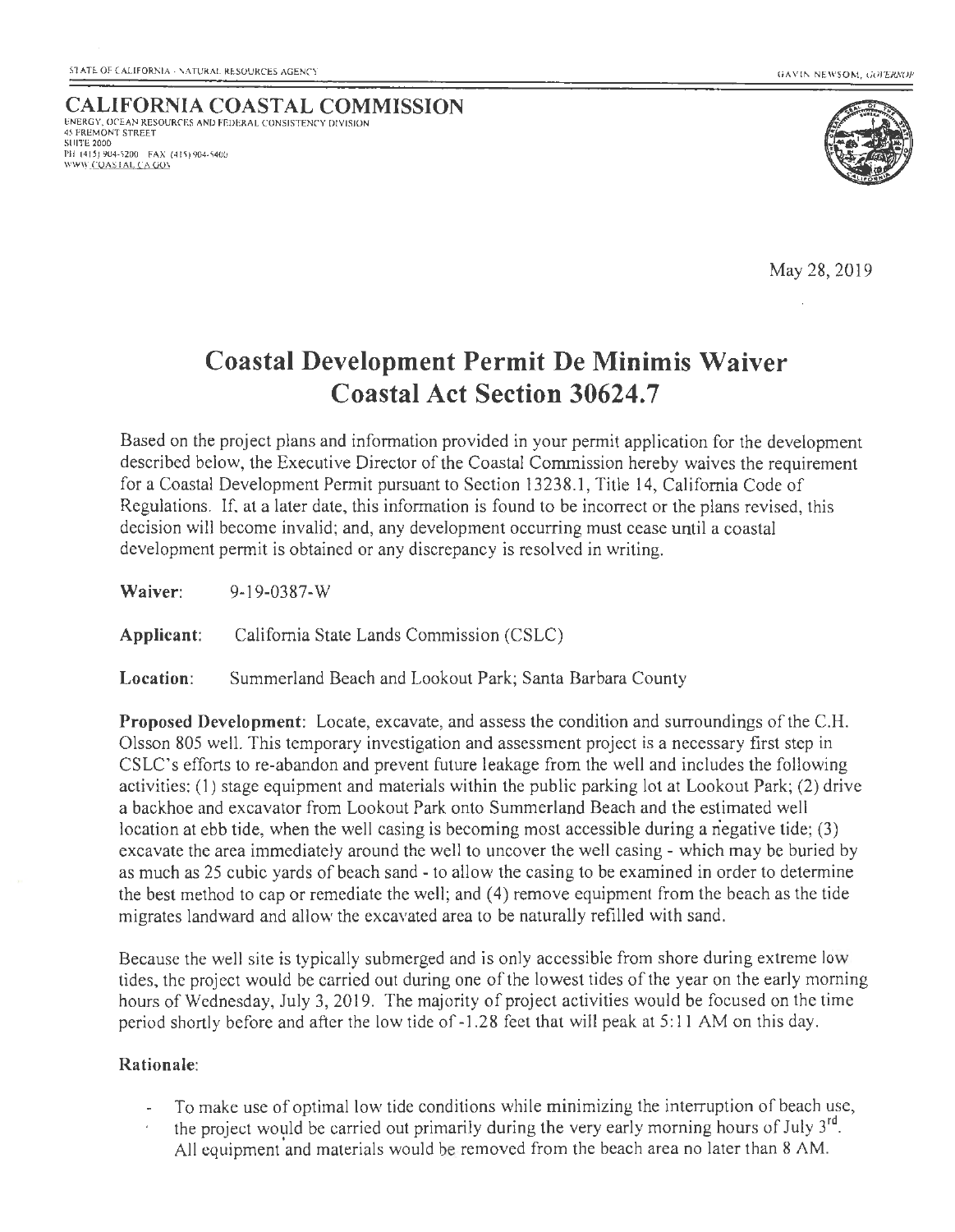- 9-19-0387-w
- To minimize the amount of beach area closed to access during the work, the public would  $\mathbf{r}$ only be restricted from the project access route between Lookout Park and the well site for a brief duration during the movement of project vehicles. The excavation area at the well site would be delineated with caution tape and monitored by safety personnel. All other beach areas would remain open for public use.
- The excavation site would only be affected temporarily as minimal amounts of beach sand  $\mathcal{L}^{\pm}$ (<25 cu. yds.) are displaced during well investigation activities. As the tide migrates landward, all equipment would be removed from the beach and the excavated sand would naturally fill the excavated area.
- Staging of project equipment and materials in Lookout Park would be limited to a small portion of the parking lot (approximately ten parking spaces). This equipment would be cleared and the full parking lot re-opened for public use as soon as possible following the completion of project activities.
- An environmental monitor would be onsite throughout the beach work to ensure that no sensitive species or habitats are adversely affected by the project.
- Operations would only occur during low tide, preventing any equipment from contacting marine waters.
- Equipment and vehicle staging would occur in the paved area of Lookout Park. Equipment would be provided with drip pans to provide secondary containment of accidental leaks and to protect against soil contamination. No refueling of equipment would occur onsite during the project.
- CSLC would implement a Spill Contingency Plan with procedures and materials for the containment and clean-up of spills in the unlikely event of any leaks from project vehicles or from the well itself during excavation and assessment activities. Spill response equipment and trained response personnel would be onsite throughout the project.
- The applicant would carry out advance public noticing of the project and its effect on beach L. access no less than one week prior to the planned implementation. This noticing would include posting physical notices at the work site and all primary beach access routes for Summerland Beach, including the public beach use parking area and trailhead off of Finney Street and the beach access route from Lookout Park.
- If project activities cannot be completed as expected on July  $3<sup>rd</sup>$  and must continue the following day, they would be completed in the early morning so that the beach and Lookout Park parking area would be completed cleared and re-opened for public use no later than 8AM.
- $\mathbf{r}$ Similar project activities were successfully carried out without adverse effects to coastal resources as part of the initial investigation of the Becker Well on Summerland Beach, authorized under CDP De Minimis Waiver No. 9- 15-1312-W.

The proposed development will not adversely impact coastal resources, public access, or public recreation opportunities, and is consistent with past Commission actions in the area and Chapter Three policies of the Coastal Act.

This waiver will not become effective until reported to the Commission at its June meeting and the site of the proposed development has been appropriately noticed, pursuant to  $13054(b)$  of the California Code of Regulations. The Notice of Pending Permit shall remain posted at the site until the waiver has been validated and no less than seven days prior to the Commission hearing. If four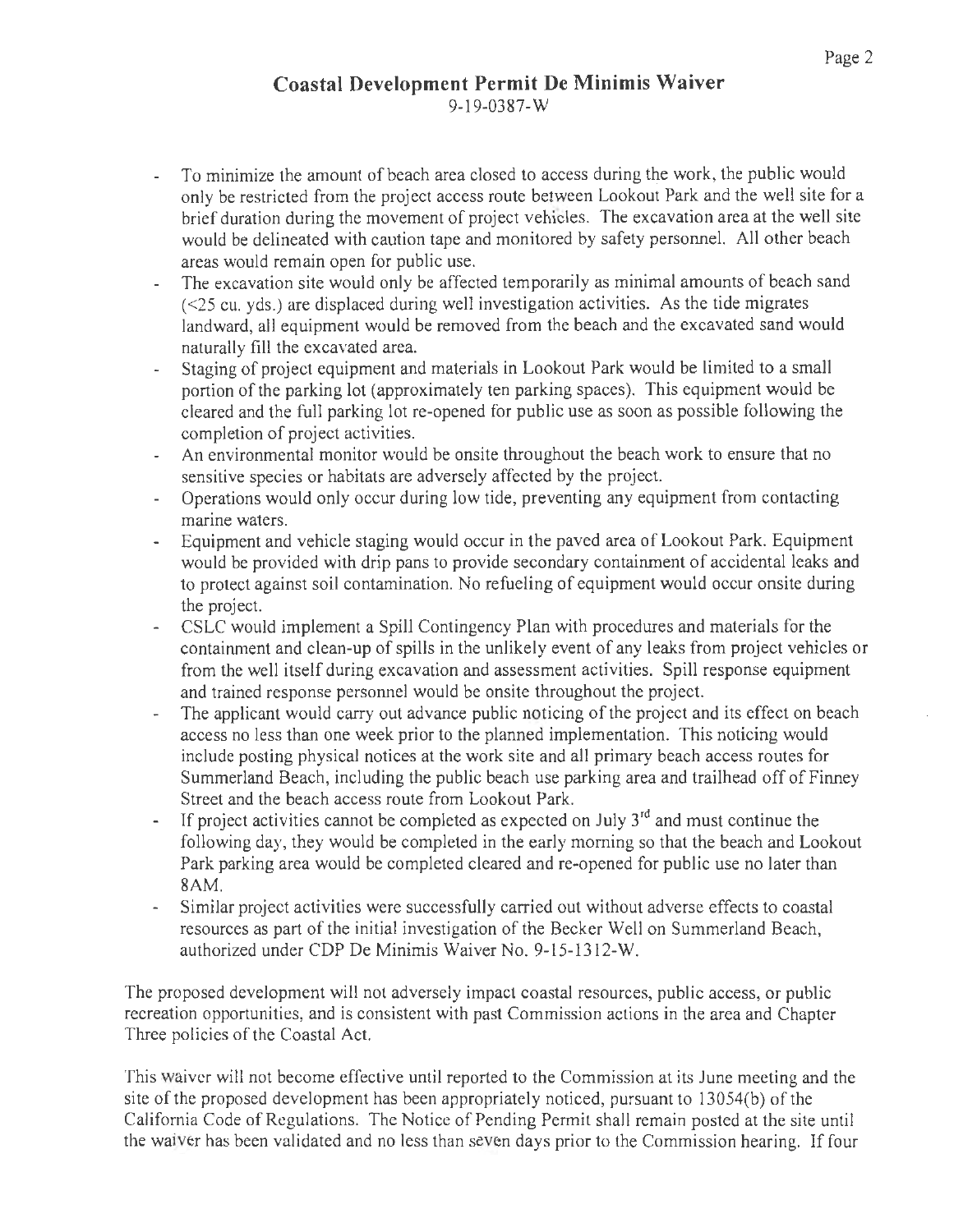# **Coastal Development Permit De Minimis Waiver**

9-19-0387-W

(4) Commissioners object to this waiver of permit requirements, a coastal development permit will be required.

Sincerely,

John Ainsworth Executive Director

2 Tayl

(by) Cassidy Teufel Senior Environmental Scientist

cc: File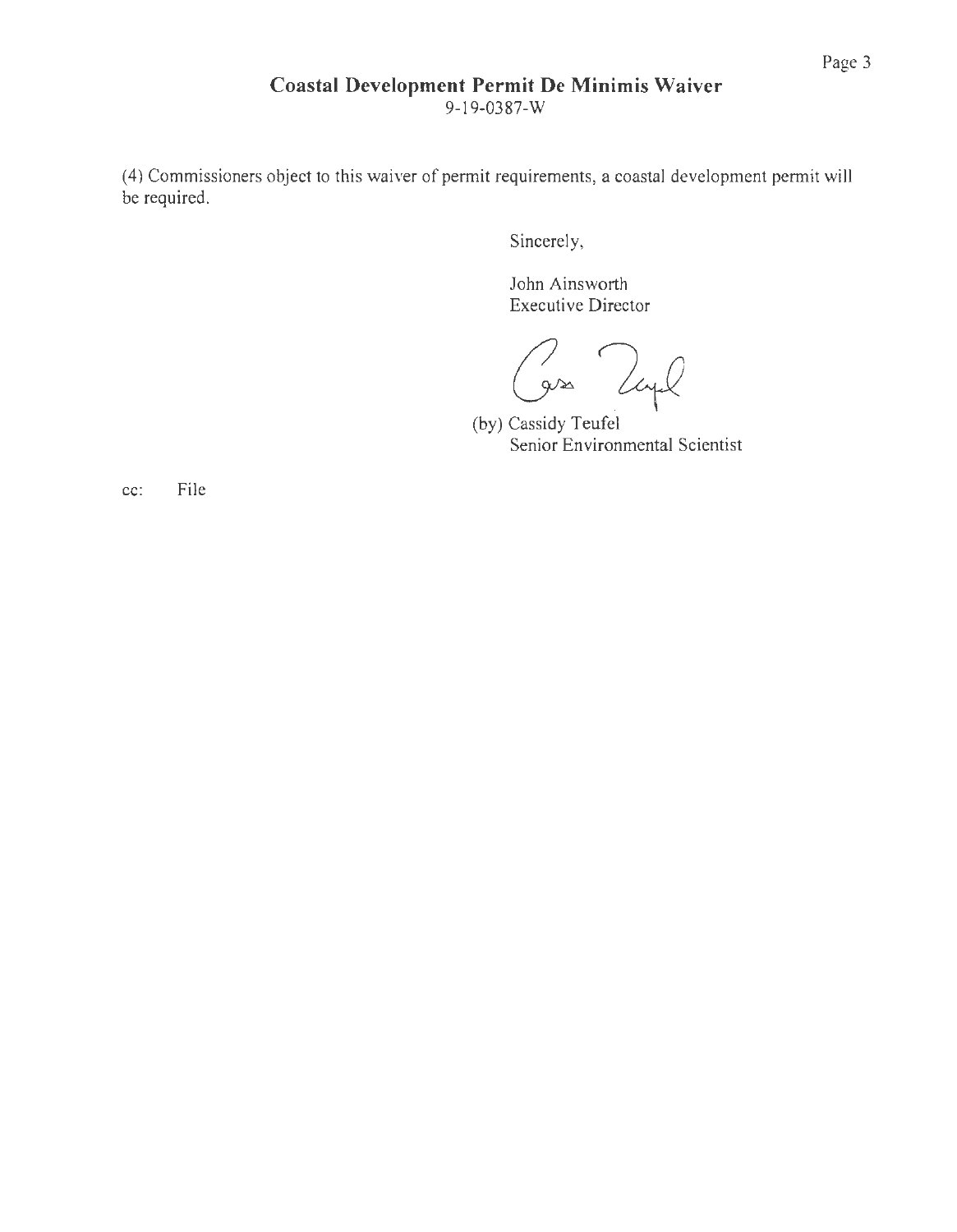**CALIFORNIA COASTAL COMMISSION** 45 FREMONT STREET, SUITE 2000 SAN FRANCISCO, CA 94105·2219 VOICE (415) 904· 5200 FAX (4 15) 904-5400 TDD (415) 597·5885 **WWW.COAST AL.CA.GOV** 



# **MODIFIED NOTICE OF PROPOSED IMMATERIAL PERMIT AMENDMENT**

Coastal Development Permit Amendment No. **E-06-013-A3** 

#### **May 29 June 7, 2019**

| To:      | All Interested Parties                                                                                                                       |
|----------|----------------------------------------------------------------------------------------------------------------------------------------------|
| From:    | John Ainsworth, Executive Director                                                                                                           |
| Subject: | Coastal Development Permit No. E-06-013-A3 granted to the Poseidon Water,<br>LLC for construction and operation of a desalination facility.  |
|          | <b>Project Site:</b> City of Carlsbad, County of San Diego, adjacent to the coastal waters of Agua<br>Hedionda Lagoon and the Pacific Ocean. |
|          | Note: Commission staff modified this notice from its original May 29, 2019 version to                                                        |

reflect new information received. The modifications, shown in **bold underline** and strikethrough text, provide additional detail regarding the project but do not substantively change the project or staff's recommendation that this be considered an immaterial amendment to the existing coastal development permit.

The Executive Director of the California Coastal Commission has reviewed a proposed amendment to the above referenced permit, which would result in the following change(s):

Replace the existing seawater pumps previously used by the co-located Encina Power Station for its once-through cooling water and by Poseidon for the desalination facility's first several years of operations with new pumps that will be used solely by Poseidon. The new pumps will allow Poseidon to operate in "stand-alone" mode with more efficient pumps than had been available in the power plant, which ended its use of seawater in December 2018, **and at Poseidon's authorized intake rate of approximately 300 million gallons per day.** 

The proposed work also involves modifications to the existing intake and discharge structures, extension of an existing brine line, installation of a prefabricated electrical building and new. tie-in to provide electrical service, a temporary discharge diversion barrier, additional parking, and minor changes to facility lighting and landscaping. All activities will occur within the existing facility footprint.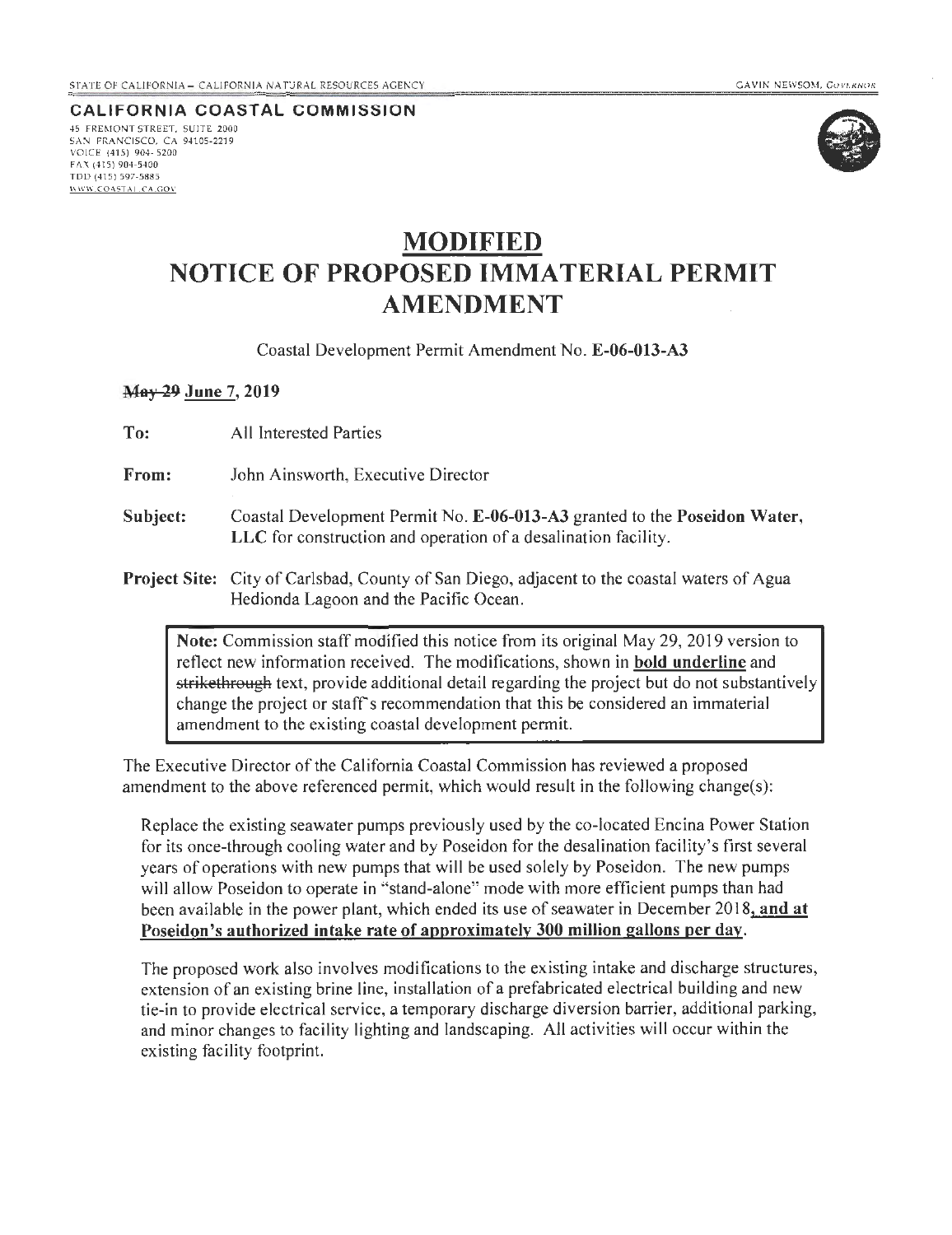#### FINDINGS

Pursuant to 14 Cal. Admin. Code Section 13166(b) this amendment is considered to be TMMATERIAL and the permit will be amended accordingly if no written objections are received within ten working days of the date of this notice. If an objection is received, the amendment must be reported to the Commission at the next regularly scheduled Commission hearing. This amendment has been considered "immaterial" for the following reason(s):

The proposed work is required pursuant to a May 2019 determination by the San Diego Regional Water Quality Control Board ("Regional Board") meant to allow Poseidon to comply with state Ocean Plan requirements applicable to seawater desalination facilities. The new pumps will provide more efficient flow augmentation to allow the dilution needed for the facility's discharge to meet state water quality standards. However, during the interim period between the power plant shutdown and Poseidon's installation of the new pumps, Poseidon will be using more water than it had been using during its joint operations with the power plant.

The Commission's approval of Poseidon's initial coastal development permit required Poseidon to mitigate for the adverse effects on marine life caused by the facility's use of about 300 million gallons per day ("mgd") of seawater, and Special Condition 9 of that permit requires Poseidon to obtain a permit amendment if Poseidon proposed or was required to withdraw an average flow of more than 304 mgd of seawater. During the time between the power plant shutdown (December 2018) and the new pump installation (expected by  $A$ pril-June 2020), Poseidon has been, and will be, withdrawing about 330 mgd. 1 The Coastal Commission and Regional Board previously approved a Marine Life Mitigation Plan ("MLMP") to address adverse effects on marine life resulting from Poseidon's approximately 300 mgd intake flows. To mitigate for the additional loss of marine life resulting from this temporarily increased seawater use, the Regional Board's May 2019 approval (Order No. R9-2019-0003) required that Poseidon provide an in lieu fee of about \$60,000 per year that will be used for mitigation projects that benefit the marine environment, pursuant to Ocean Plan provisions prepare an updated MLMP that fully mitigates for the marine life impacts resulting from the increased flows (i.e., the additional approximately 30 mgd) between December 2018 and June 2020. Mitigation for these interim effects could take the form of habitat restoration, an in-lieu mitigation fee, or other measures. The Regional Board further required that Poseidon implement this updated MLMP requirement in consultation with the Commission, which will require Poseidon to submit an after-the-fact coastal development permit amendment application to authorize the temporarily increased flows. This current immaterial permit amendment incorporates that mitigation

<sup>&</sup>lt;sup>1</sup> The development activities conducted without the required coastal development permit amendment involves Poseidon using more than its permitted amount of water since approximately mid-December 20 18. Although development occurred prior to the submission of this permit amendment application, consideration of the application by the Commission has been based solely on the Chapter 3 policies of the Coastal Act. Commission review and action on the permit application does not constitute a waiver of any legal action with regard to the alleged violation, nor does it constitute an admission as to the legality of any development undertaken as part of the project without a coastal development permit.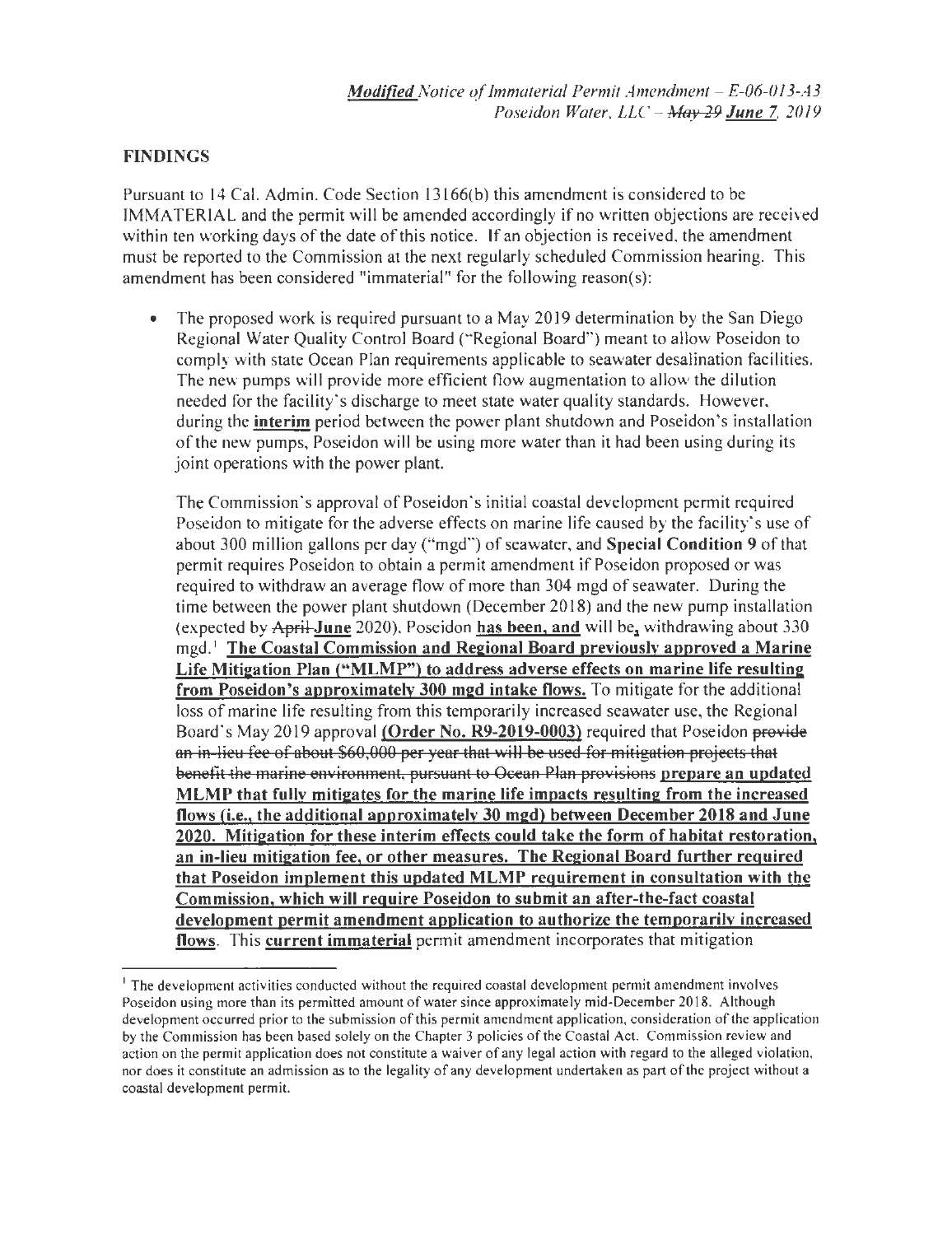requirement by reference. It also allows Poseidon to replace the pumps and reduce its intake flows more quickly than waiting for when the Regional Board and Commission will evaluate Poseidon's upcoming proposed MLMP updates.

- The proposed work will be subject to the facility's Spill Prevention and Response Plan, a Standard Urban Water Mitigation Program Water Quality Technical Report, and Storm Water Management Plan, as approved by the City and the Regional Board. The proposed work is similar to work the Commission previously approved as part of its initial project approval, will occur within the same project footprint as previously reviewed, and is not expected to result in adverse impacts to coastal resources. The City has approved all aspects of the project subject to its review and permitting authority, except for the new parking area. Poseidon will not start construction of the parking area until it receives final City approvals.
- The landscape modifications involve removal of 11 non-native, ornamental plantings, most of which have been identified as diseased or damaged by an International Society of Arboriculture certified arborist. The trees to be removed are between about 15 and 30 feet high, though are within an area that includes more and larger vegetation that will remain; therefore, there is likely to be no more than a *de minimis* change to the visual quality of the area.
- The work will occur between the coastal waters of Agua Hedionda and the Pacific Ocean; however, all work will be contained within the boundaries of this existing industrial facility where there is no public access. The project is therefore not expected to adversely affect public access to the shoreline.
- All conditions of the previously approved coastal development permit that are applicable to this proposed additional development remain in effect.

If you have any questions about the proposal or wish to register an objection, please contact Tom Luster at 415-904-5248 or tluster@coastal.ca.gov.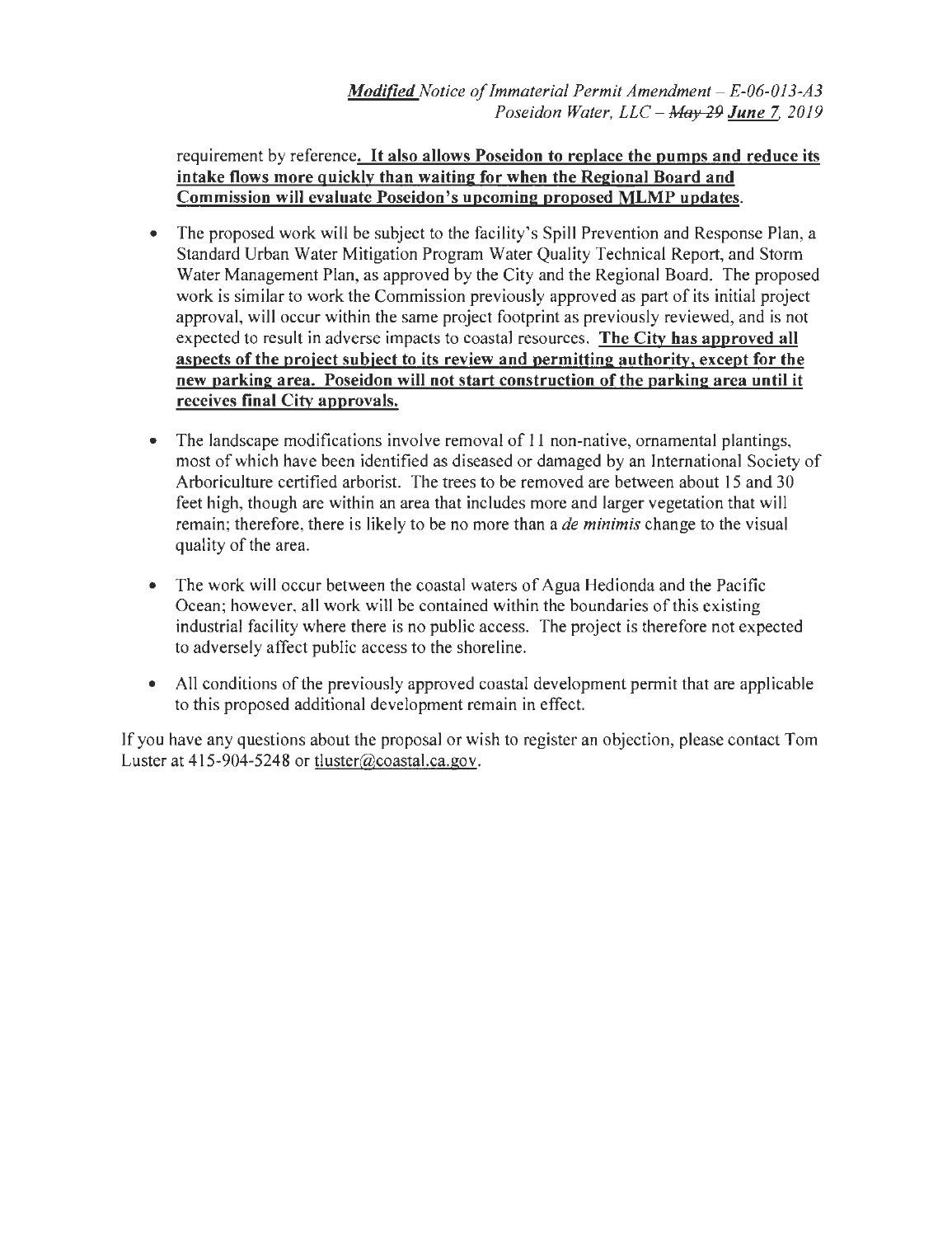45 FREMONT, SUITE 2000 SAN FRANCISCO, CA 94105- 2219 VOICE (415) 904- 5200 FAX ( 415) 904- 5400 TDD (415) 597-5885



May 30, 2019

James M. Alger Dept. of the Navy Attn: Deb McKay Naval Base Point Loma 140 Sylvester Rd. San Diego, CA 92106-3521

Re: **ND-0008-19** U.S Navy, Negative Determination, ARCO/Pier 5002, Maintenance Dredging, Point Loma, San Diego

Dear Mr. Alger:

The U. S. Navy has submitted the above-referenced negative determination for the maintenance dredging of up to 19,000 cu. yds. of sediment to maintain submarine berthing capabilities on the south side of Pier 5002, east side of the Point Loma peninsula, Naval Base Point Loma. All but one sediment test results have been completed, and the material would be used, as determined suitable based on the dredge material Tier III test results, for nearshore disposal or LA-5 disposal. Sediment test results to date have confirmed suitability for open ocean disposal, with the preferred disposal to be nearshore disposal. The Navy will inform and coordinate with the Commission staff in the event the one remaining test being conducted necessitates a modification to the disposal regime.

Under the federal consistency regulations, a negative determination can be submitted for an activity "which is the same as or similar to activities for which consistency determinations have been prepared in the past." We **agree** with the Navy that the proposed dredging is similar to previous Commission and Commission staff concurrences with the abovedescribed consistency and negative determinations submitted by the Navy for San Diego Bay dredging activities (CD-64-92, CD-51-94, CD-89-99, CD-031-01, ND-011-11, ND-052-12, CD-011-13, ND-007-14, ND-0031-14, ND-0011-16, ND-0002-18, and ND-0040-18), and would not adversely affect public access and recreation, sensitive habitats, or other coastal zone resources. We therefore **concur** with your negative determination made pursuant for 15 CFR Section 930.35 of the NOAA implementing regulations. Please contact Mark Delaplaine at (415) 904-5289, if you have any questions regarding this matter.

Sincerely,

(for) JOHN AINSWORTH Executive Director

cc: San Diego District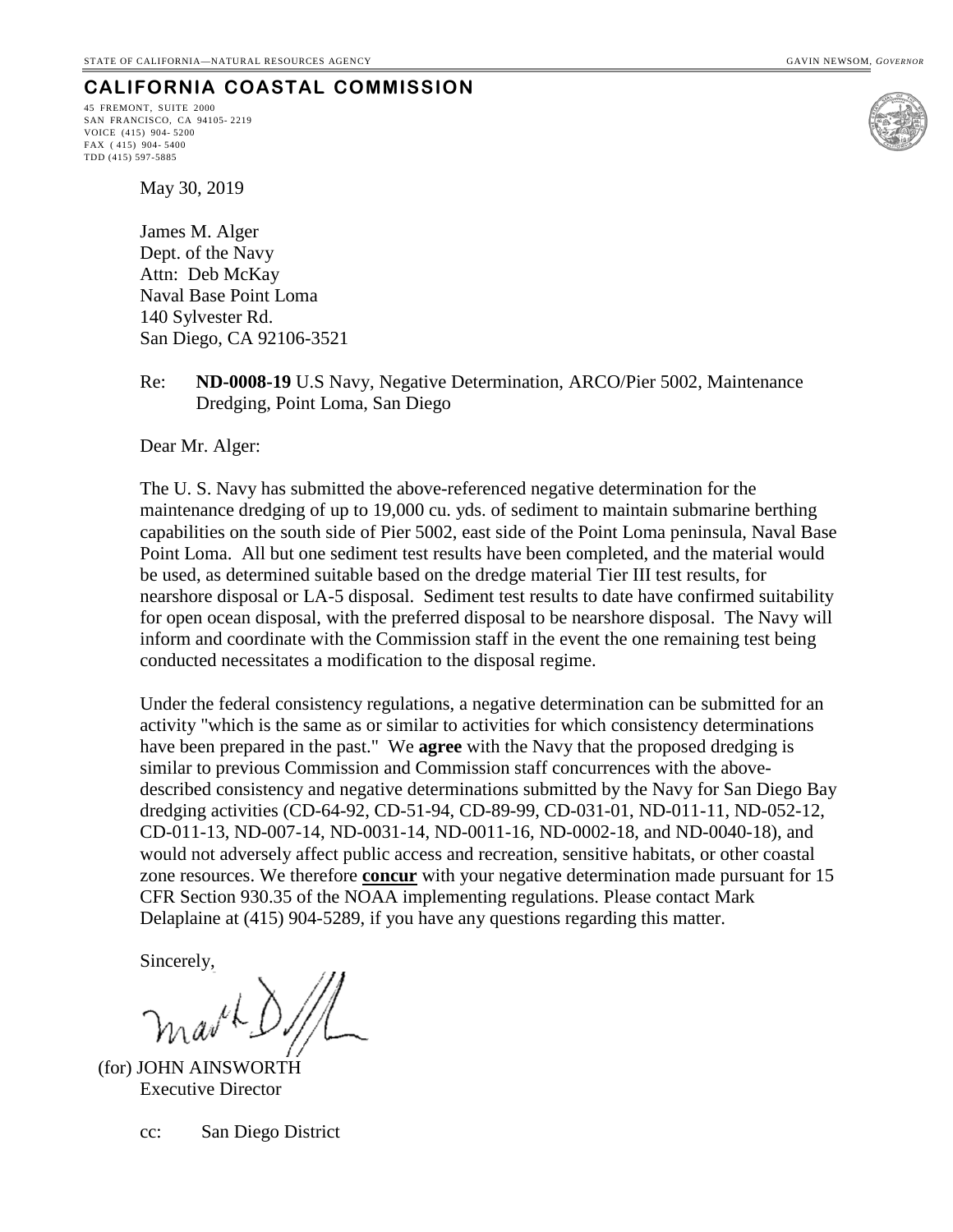45 FREMONT, SUITE 2000 SAN FRANCISCO, CA 94105- 2219 VOICE AND TDD (415) 904- 5200 FAX ( 415) 904- 5400



May 13, 2019

Mr. James M. Willison Department of the Army US Army Installation Management Command Headquarters US Army Garrison, Presidio of Monterey ATTN: Joelle Lobo 1759 Lewis Road, Suite 210 Monterey California 93944-3223

Re: **ND-0011-19** Negative Determination, Department of the Army, Residential Housing Demolition and Construction, Lower Stilwell Neighborhood of Ord Military Community and Pineview Neighborhood of La Mesa Village, Seaside and Monterey, Monterey Co.

Dear Mr. Willison:

The Coastal Commission staff has received the above-referenced negative determination from the Department of the Army (Army) for the demolition of 323 units and construction of 275 units at the Lower Stilwell Neighborhood of Ord Military Community in Seaside, and demolition of 156 units and construction of 60 units at the Pineview Neighborhood of La Mesa Village in Monterey, Monterey County. Both neighborhoods are outside the coastal zone; however the Lower Stillwell Neighborhood is adjacent to the coastal zone. When the Commission reviewed the Army's consistency determination for the Disposal and Reuse of Fort Ord (CD-016-94), the Army made several commitments for future coordination and protection of coastal resources from future development that might later be proposed outside the coastal zone. These commitments included preserving scenic coastal views along Highway 1, protecting against downstream runoff and erosion, assuring that development would be accompanied by adequate infrastructure (e.g., water, sewer, and traffic), and sensitive habitat protection.

Because the proposed demolition and construction would result in fewer units than existing, the projects would not increase water, sewer, and traffic demand.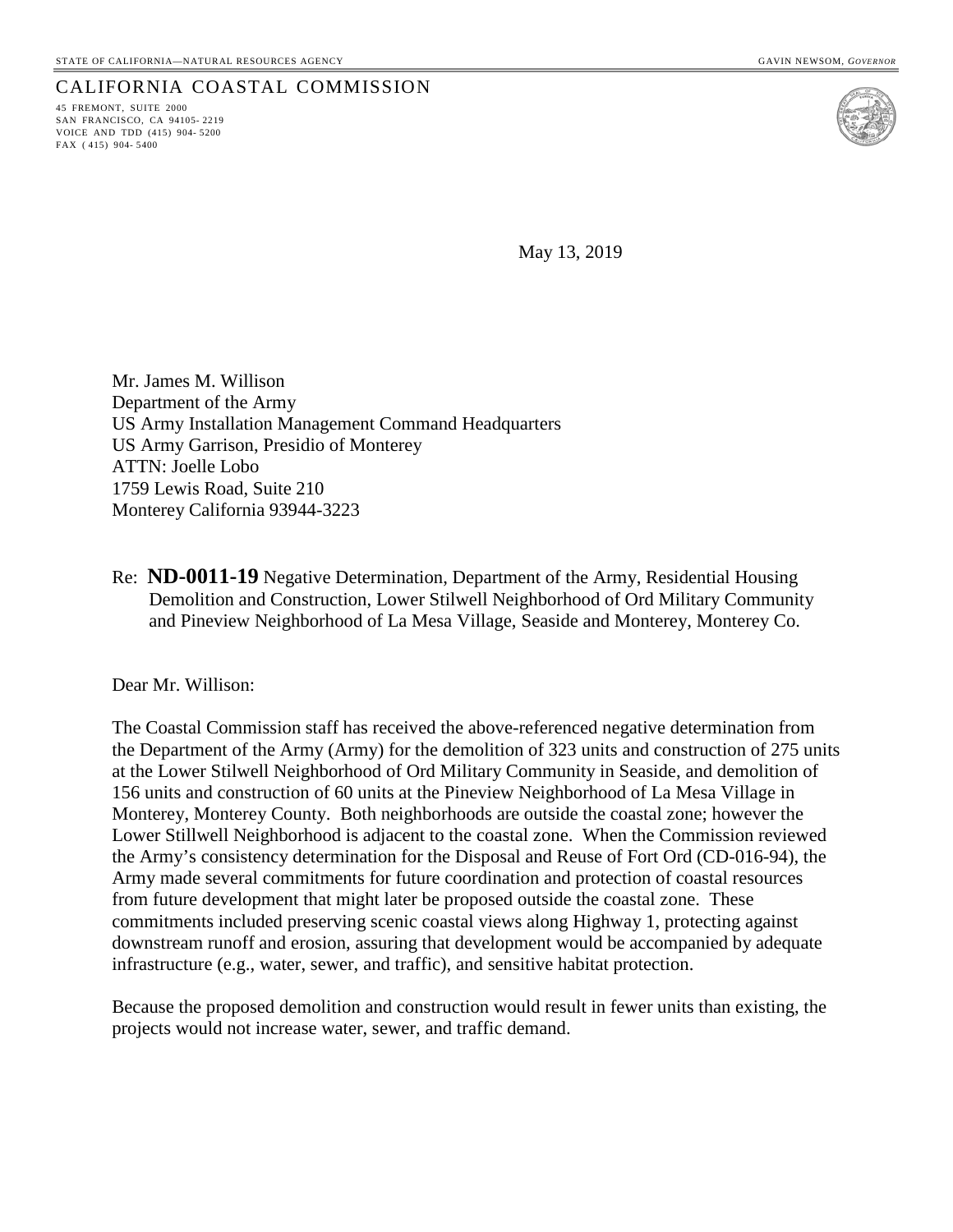Army ND-0011-19 Page 2

Concerning water quality, stormwater management and implementation of Best Management Practices would protect against downstream runoff and sedimentation. The extent of impervious surfaces would be decreased. The Army has committed to not relying on the 'problematic' (from a coastal resource protection perspective) stormwater drain that once served the Lower Stilwell neighborhood, and which extends seaward of Fort Ord, and to eventually removing the outfall, stating:

*It is the long-term goal of the Army to discontinue use of this outfall. Closure of this outfall would be analyzed under separate NEPA analysis; however it is the intent of USAG POM to employ alternative stormwater management in areas currently serviced by the outfall in preparation for the eventual closure. As such, stormwater at Lower Stilwell would be managed under one of the following methods:* 

- *Percolation pond within the lower Stilwell project footprint. …*
- *Installing multiple smaller percolation ponds or drainage swales throughout the existing project footprint….*
- *Storing stormwater for controlled discharge to another conveyance system.*
- *Conveying the stormwater to another location.*
- *Retaining stormwater at the source.*
- *Other stormwater management approaches as determined appropriate during further design stages.*

The Army has also committed that any future stormwater measures that would *not* contain stormwater discharges on-site would be coordinated with the Commission staff for a determination as to the possible need for a future federal consistency submittal.

Measures worked out in coordination with the U.S. Fish and Wildlife Service would protect environmentally sensitive habitats, including Monterey spineflower (*chorizanthe pungens* var. *pungens)*, and Yadon's rein orchid (*Piperia yadonii*). Effects on California tiger salamander (*Ambystoma californiense*) would be avoided. Measures to protect nesting and migratory birds would be implemented. The biological avoidance and mitigation measures are attached; these measures would also assist with continuing to protect and improve scenic views.

While both residential neighborhoods are located adjacent to Highway 1, and the Lower Stilwell Neighborhood is adjacent to the coastal zone boundary, the Army has committed to maintaining the protective vegetative screening between the proposed development and Highway 1, which would protect and scenic views and maintain the visual character of the area. Night lighting would be reduced. In addition, energy efficient devices would be implemented to minimize energy consumption.

The Army has performed cultural surveys and analysis and coordinated with the State Historic Preservation Office, and has committed that a Ohlone/Costanoan-Esselen Nation monitor will be present during construction to monitor for cultural resource impacts.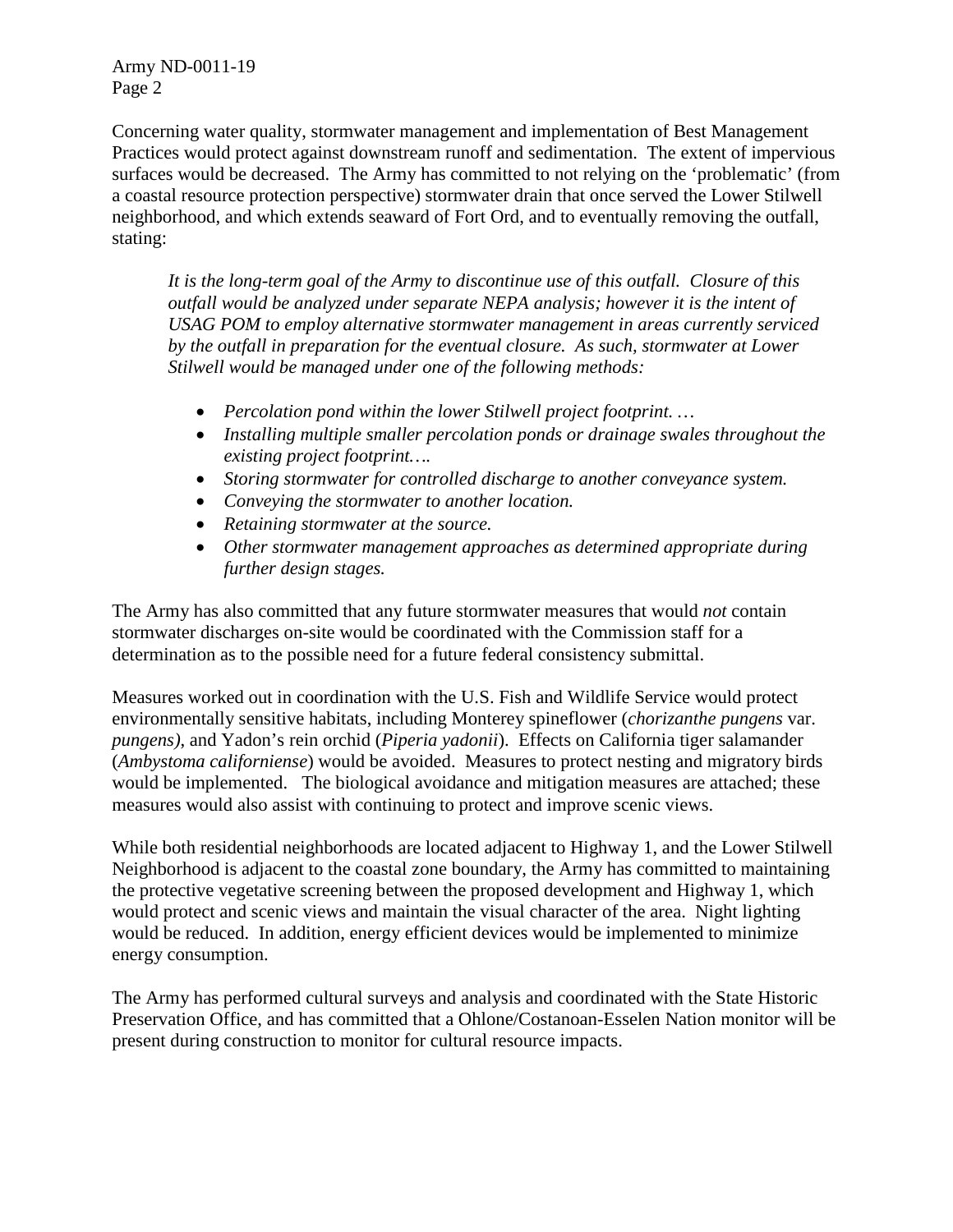Army ND-0011-19 Page 3

In conclusion, the Coastal Commission staff **agrees** that with the measures discussed above (and in the attachment), the proposed projects would not adversely affect coastal zone resources. We therefore **concur** with your negative determination made pursuant to 15 CFR Section 930.35 of the NOAA implementing regulations. Please contact Mark Delaplaine of the Commission staff at (415) 904-5289 if you have any questions regarding this matter.

Sincerely,

 (for) JOHN AINSWORTH Executive Director

Attachment – Bio Measures 1-6

cc: Central Coast District (Katie Butler) City of Seaside City of Monterey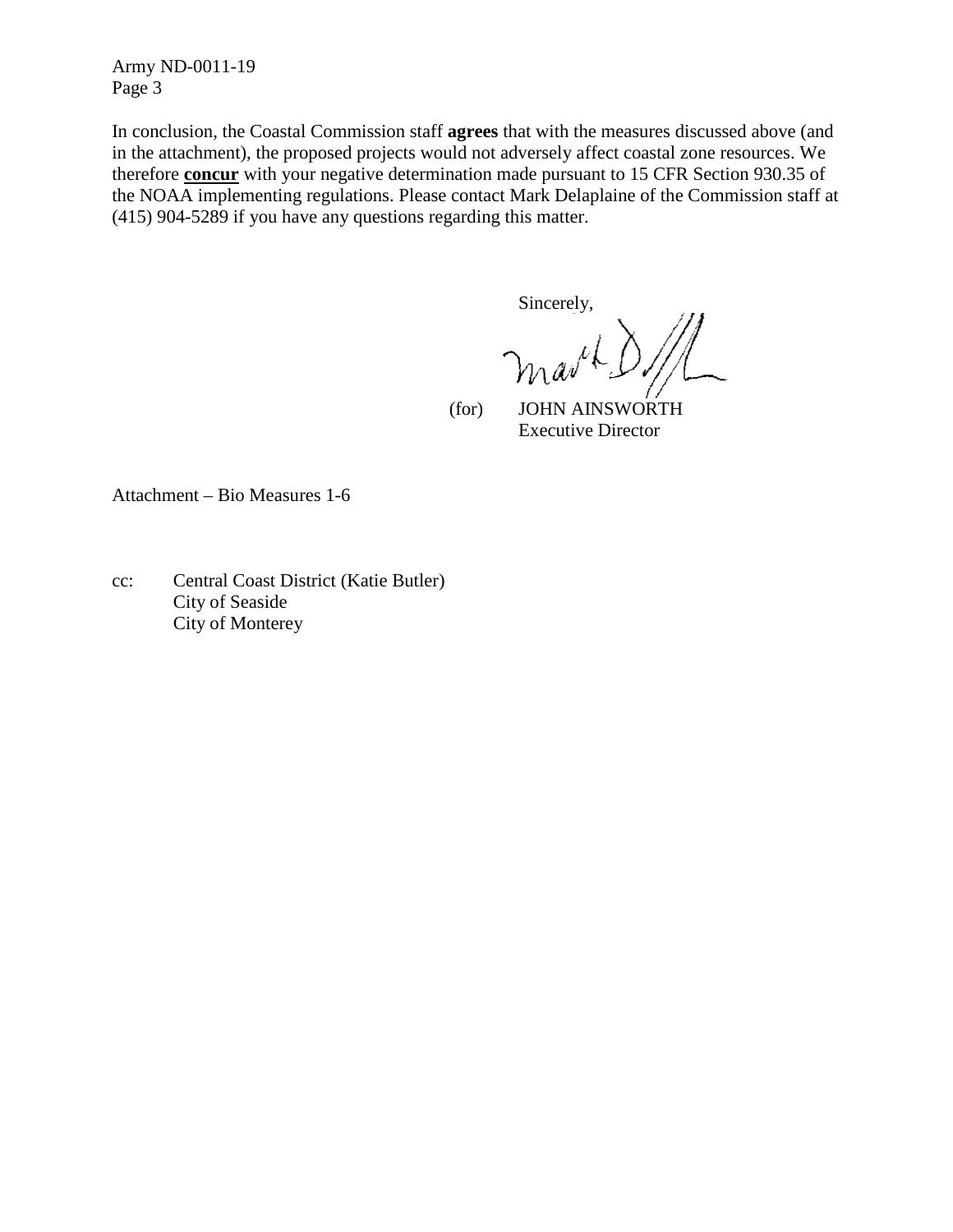Under the No Action Alternative, negligible impacts to biological resources would be expected. No construction or change in operations would occur, and existing conditions would remain unchanged. Negligible impacts would continue to be generated from minor maintenance, landscaping, and human activity.

# *3.4.3.3 Avoidance, Minimization, and/or Mitigation Measures*

The following avoidance and minimization measures would be incorporated into the Proposed Action:

- **Bio Measure 1.** Revegetation and use of approved vegetation species.
	- 1. Revegetate disturbed soils with approved species following each phase of construction activity. Plant species shall not include invasive or noxious species.
	- 2. If invasive species are discovered in an area proposed for disturbance, they shall be removed. All invasive plant seeds shall be contained (in plastic bags) and taken to the appropriate disposal facility.
	- 3. All equipment, including clothes and shoes, shall be free of seeds prior to entering the work area.
- **Bio Measure 2.** Demarcate and avoid the two tree mitigation areas within the Lower Stilwell neighborhood.
- **Bio Measure 3.** Avoidance and minimization measures for impacts to the Monterey spineflower.
	- 1. To the greatest degree possible, the Monterey spineflower would be protected and avoided. As feasible, the species would be relocated if discovered during construction, or the topsoil and seed of these plants would be salvaged to avoid a total loss.
- **Bio Measure 4.** Avoidance and minimization measures for impacts to Yadon's piperia (USFWS 2013).
	- 1. Surveys. Prior to construction in the Pineview neighborhood, Yadon's piperia surveys shall be conducted during the growing season, between December and March. All individuals identified shall be documented, photographed, and flagged or fenced to maximize avoidance and accurately determine the number of individuals affected.
	- 2. Protection. If any plants are found within the project area, a biological monitor shall be onsite during all construction activities in or adjacent to Yadon's piperia habitat. Construction activities occurring in occupied Yadon's piperia habitat shall be limited to the minimum area required, and shall occur in existing access roads and disturbed areas to the maximum extent possible. Construction shall be restricted to the dormant season (August to November) to the extent possible. Only the equipment absolutely necessary to accomplish work shall be allowed in occupied habitat. Staging areas, spoils piles, equipment, and vehicle parking shall be located in designated areas outside of occupied habitat. The boundaries of Yadon's piperia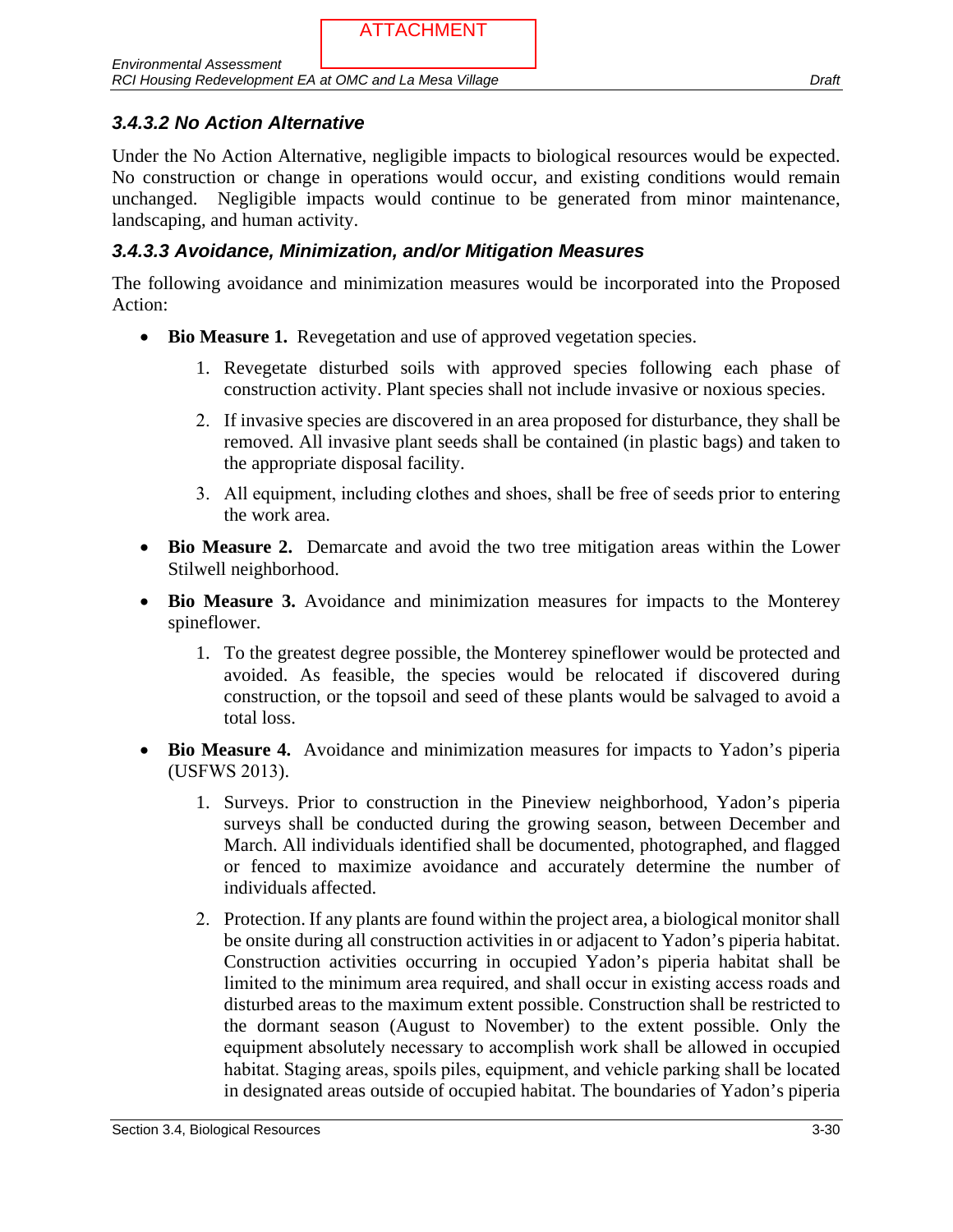habitat shall be clearly marked with fencing to prevent additional ground disturbance or impacts.

- 3. Worker Environmental Awareness Program. Prior to initiation of construction activities (including staging and mobilization), all personnel associated with project construction shall attend Worker Environmental Awareness Program training, conducted by a qualified biologist, to aid workers in recognizing special status resources that may occur in the project area, including Yadon's piperia. The specifics of this program shall include identification of the sensitive species and habitats, a description of the regulatory status and general ecological characteristics of sensitive resources, review of the limits of construction and mitigation measures required to reduce impacts to biological resources in the work area, and penalties for non-compliance. A fact sheet conveying this information shall also be prepared to distribution to all contractors, their employees, and other personnel involved with construction of the project. All personnel shall sign a form, provided by the trainer, documenting they have attended the Worker Environmental Awareness Program training and understand the information presented to them.
- 4. Pesticide Use. Use of broad-spectrum insecticide and/or herbicide shall not occur during the growing season of Yadon's piperia (December to August), and individuals shall be covered by a qualified biologist during the growing seasons (December to August) as necessary prior to treatment.
- 5. Relocation. If individuals of Yadon's piperia cannot be avoided by construction, they shall be salvaged and either donated (upon approval of USFWS) for academic research, or transported to protected areas. Ideal transplant areas shall be in suitable habitat, but outside of known locations of extant population to avoid disturbing extant individuals. The guidelines recommended by USFWS for transplantation include the following:
	- Individuals shall be relocated during the dormant season (fall/winter)
	- Yadon's piperia tubers will be collected by sieving dirt or using a tree spade
	- Local soil will be transplanted with tubers to ensure necessary mycorrhizal fungi are present
	- If necessary, tubers will be stored in trays in the field or in a lathe house to prevent herbivory
	- Non-native invasive species will be removed (non-chemical) from the transplant area prior to transplantation
	- Transplant areas shall be chosen based on habitat characteristics such as the presence of indicator species, soils, and hydrology
	- Transplanted individuals will be monitored during annual surveys
- **Bio Measure 5.** Avoid and minimize impacts to migratory birds if ground disturbance is conducted within the nesting season.
	- 1. Surveys. Conduct surveys no more than 10 days prior to vegetation removal for project activities that occur within the California bird breeding season, which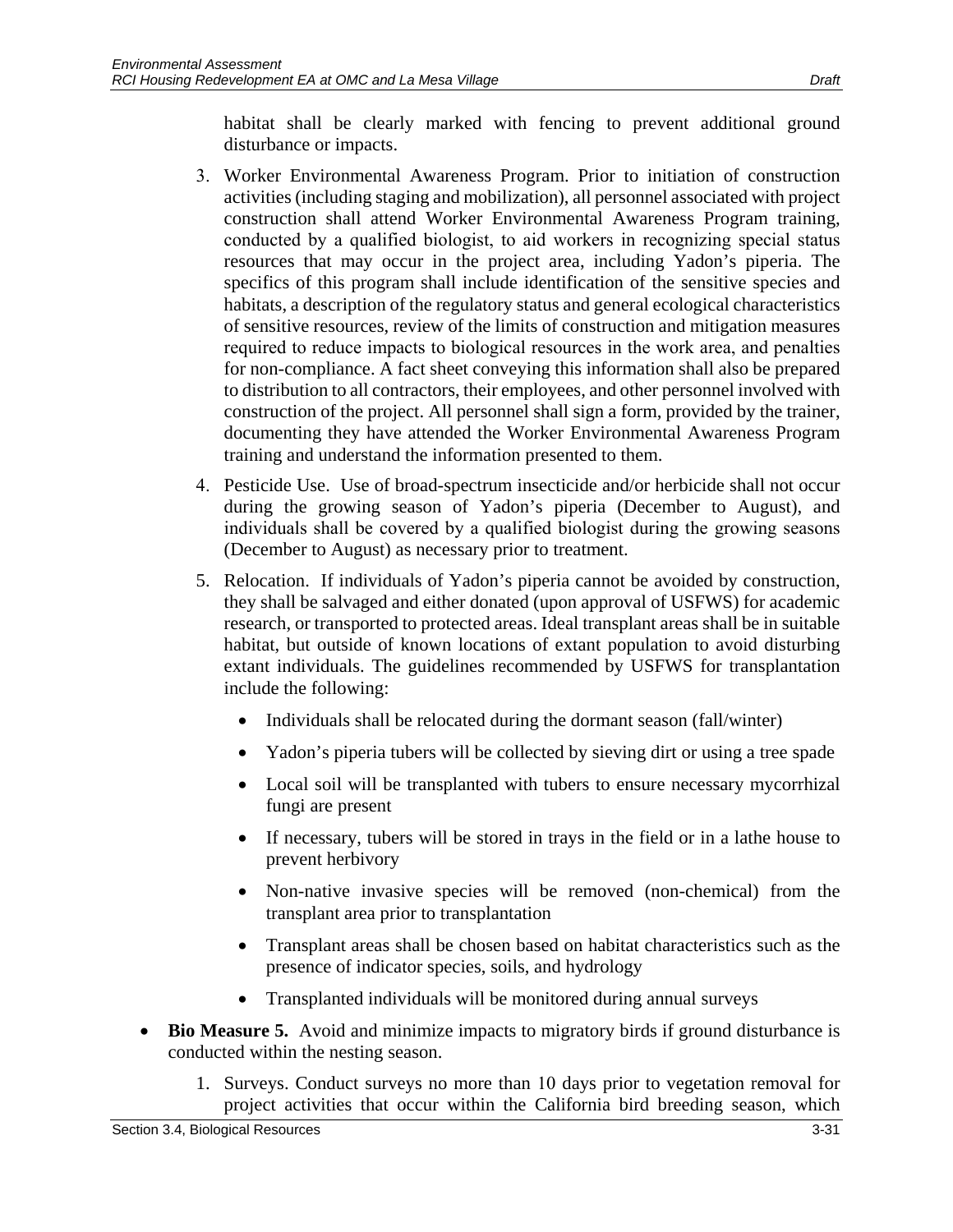extends from February 1 through August 31. Surveys would be conducted at any buildings or structures proposed for construction or demolition and in any natural areas directly affected by project activities. Additional surveys of buildings and natural areas directly affected by project activities would be conducted throughout the California breeding season. Surveys would be conducted by a USAG POMapproved biologist. Surveys would include the disturbance area and a 500-foot buffer around the disturbed area, as feasible. Typical buffer distances are 250 feet for non-raptor birds, and up to 500 feet for raptor species. Larger buffers may be required, based on the species, status of the nest, and type of construction activities occurring near the nest.

- 2. Nest removal. Nests identified on the premises during the pre-breeding season surveys would be removed, with the exception of eagles' nests, in order to prevent their use during the breeding season. Nests found during the project activities, with the exception of eagles' nests, would be removed, as long as no eggs are present.
- 3. Halt activities. If a nest with eggs is found, activities in the disturbance area and buffer area would be halted until the eggs hatched and the young fledged as determined by the biologist or until the USFWS gave its approval.
- **Bio Measure 6.** Avoid and minimize impacts to wetlands.
	- 1. Buffer area. Adhere to project boundary as shown in Figure 3.4-2 and avoid tree removal outside of boundary to prevent destruction or degradation of wetland habitat.
	- 2. Avoid or minimize erosion and sedimentation. Use a silt curtain during construction to protect wetlands within the ROI from potential construction and demolition related erosion, dust, and sediment deposition. Following construction, maintain a vegetated buffer adjacent to erosion-prone areas to avoid sedimentation.
	- 3. Reduce spills. Reduce the potential for spills and to contain and clean up any spills that cannot be prevented. Any maintenance or repair of construction equipment would be performed at least 100 feet away from indicated wetland areas.
	- 4. Stormwater Management Plan. Comply with Phase 2 of the federal nonpoint source requirements under the CWA, including preparation of a stormwater management plan (i.e., the SWPPP required under Water Measure 1 as per the Stormwater Construction General Permit).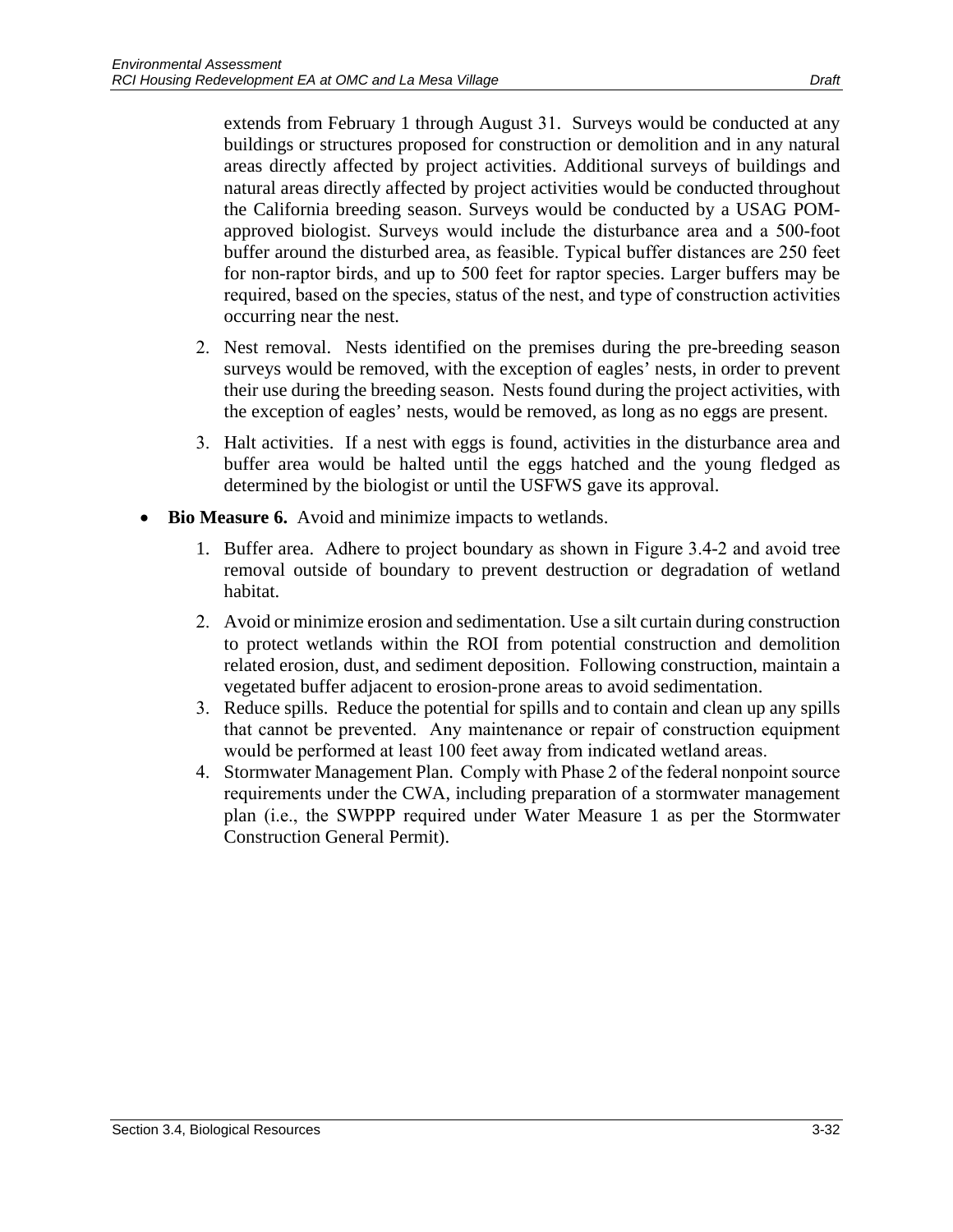**45 FREMONT STREET, SUITE 2000 SAN FRANCISCO, CA 94105-2219 VOICE AND TDD (415) 904-5200**



May 31, 2019

J.E. Chism, Captain U.S. Navy Commanding Officer Naval Base Ventura County 311 Main Rd., Suite 1 Point Mugu, CA 93042-5033

Attn: Deb McKay

Re: **ND-0012-19** Department of the Navy, Directed Energy Systems Integration Laboratory, Naval Base Ventura County, Point Mugu

Dear Captain Chism:

The Navy has submitted the above-referenced negative determination for the construction of a Directed Energy Systems Integration Laboratory (DESIL) at the Naval Base Ventura County, Point Mugu shoreline. The DESIL would function as a surrogate ship platform, mimicking a shipboard system for research and testing purposes. The DESIL would include administrative spaces, laboratory spaces, a high bay area with crane rails and a crane, a rooftop laser test area, and a concrete pad on which mobile, vehicle-mounted High Energy Lasers (HEL) would point out to sea. The facility would provide lines of sight to the Point Mugu Sea Range and thus enable operational land-to-sea training.

The DESIL would be an approximately 19,000 sq. ft. facility, 48 ft. tall, with roofmounted beam directors approximately 10 ft. tall. The building would be three stories, constructed on a pile foundation. It would be elevated above grade to accommodate projected sea level rise. It would include a parking lot and other infrastructure. It would also be LEED certified.

Point Mugu is off limits to public access due to military security needs, and the project would not affect public access and recreation. Testing involving communicating with offshore military assets would include notification to mariners to protect offshore public recreational boating. The building would be located behind (landward) of the existing central revetment at Point Mugu, and would not interfere with surfing competitions that occasionally occur at Point Mugu. The project area is disturbed and the project would not affect wetlands or environmentally sensitive habitat. It would be located adjacent to existing, comparably sized military buildings immediately to the east (and behind a revetment), and would not adversely affect public views from the ocean or public areas surrounding the Base.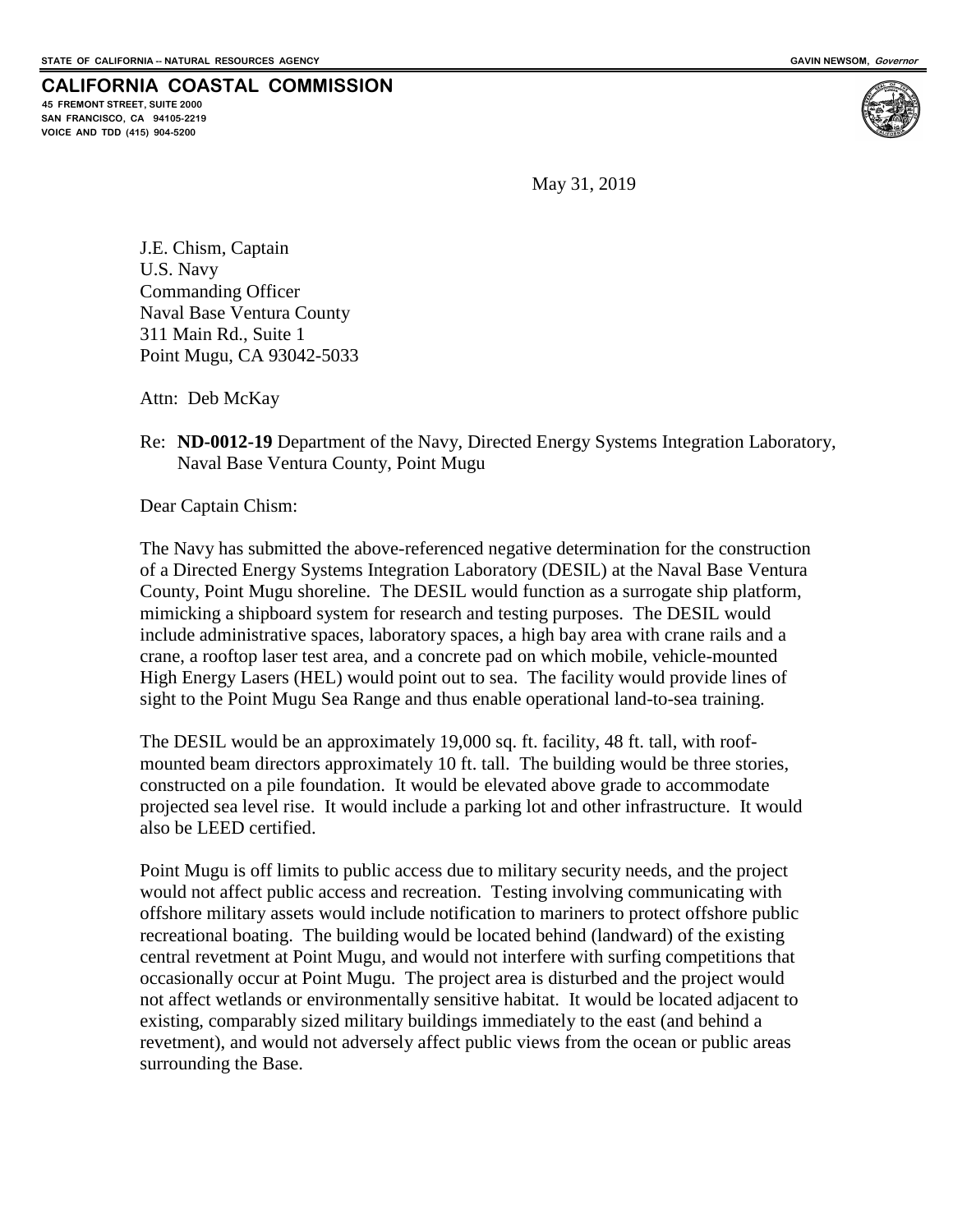Best Management Practices and low impact design features would be included to protect groundwater and adjacent surface water quality. A Stormwater Pollution Prevention Plan would be implemented to protect water quality during construction activities. The site does not contain known culturally sensitive resources, and the Navy is coordinating with the State Historic Preservation Officer and will monitor construction for potential cultural impacts.

Several public speakers addressed the Commission during the general public comment period at the May 9, 2019, Commission meeting. Concerns mentioned included: (1) the potential effects of lasers on public access and recreation, and marine and terrestrial habitats; (2) the lack of consideration of the effects of lasers in the Navy's recently published Environmental Assessment for the facility; (3) and request to consider alternative locations such as San Nicolas Island; and (4) concerns over shoreline processes (including shoreline armoring and/or the threat of erosion from the offshore Mugu Canyon).

### **1) Past Commission Reviews of Laser Use on the Mugu Sea Range**

The Commission has reviewed the effects from laser testing and use in previous Navy negative determinations in several contexts. The Commission staff has authorized laser use and testing on the Mugu Sea Range from Point Mugu and San Nicolas Island in Negative Determinations ND-017-09 (Laser Testing and Training Program), ND-0207-13 (Point Mugu Sea Range Countermeasures Testing and Training Program), ND-0211-13 (Unmanned Systems Operations), and ND-0212-13 (Directed Energy Test Facilities, San Nicolas Island). Each of these reviews notes the Navy's safety protocols under its Laser Hazards Control Program (OPNAVINST 5100.27B, May 2, 2008); the Navy states: "Safety procedures include ensuring that no persons, wildlife, or reflective surfaces are within the "hazard area" between the laser and the target, and a mechanism that prevents the high power laser from being fired unless it has locked on the target."

The following excerpts from these previous reviews similarly support Commission staff's agreement that coastal resources would not be adversely affected:

## ND-017-09 - Laser Testing and Training Program

*The Navy has incorporated a number of measures to protect wildlife resources, including: (a) compliance with all Sea Range safety and procedural requirements; (b) avoiding exposing any persons, wildlife, or reflective surfaces to deployed lasers; (c) providing notices to mariners prior to any offshore activities; (d) avoiding having ships travel through kelp beds to the degree possible; (e) avoiding using snowy plover nesting areas and seasons; (f) avoiding marine mammal breeding and pupping seasons; (g) avoiding known sea otter use areas; (h) limiting on-land activities to already disturbed areas; and (i) recovering targets (for both logistical and environmental reasons), for studying, reusing, and recycling where feasible.*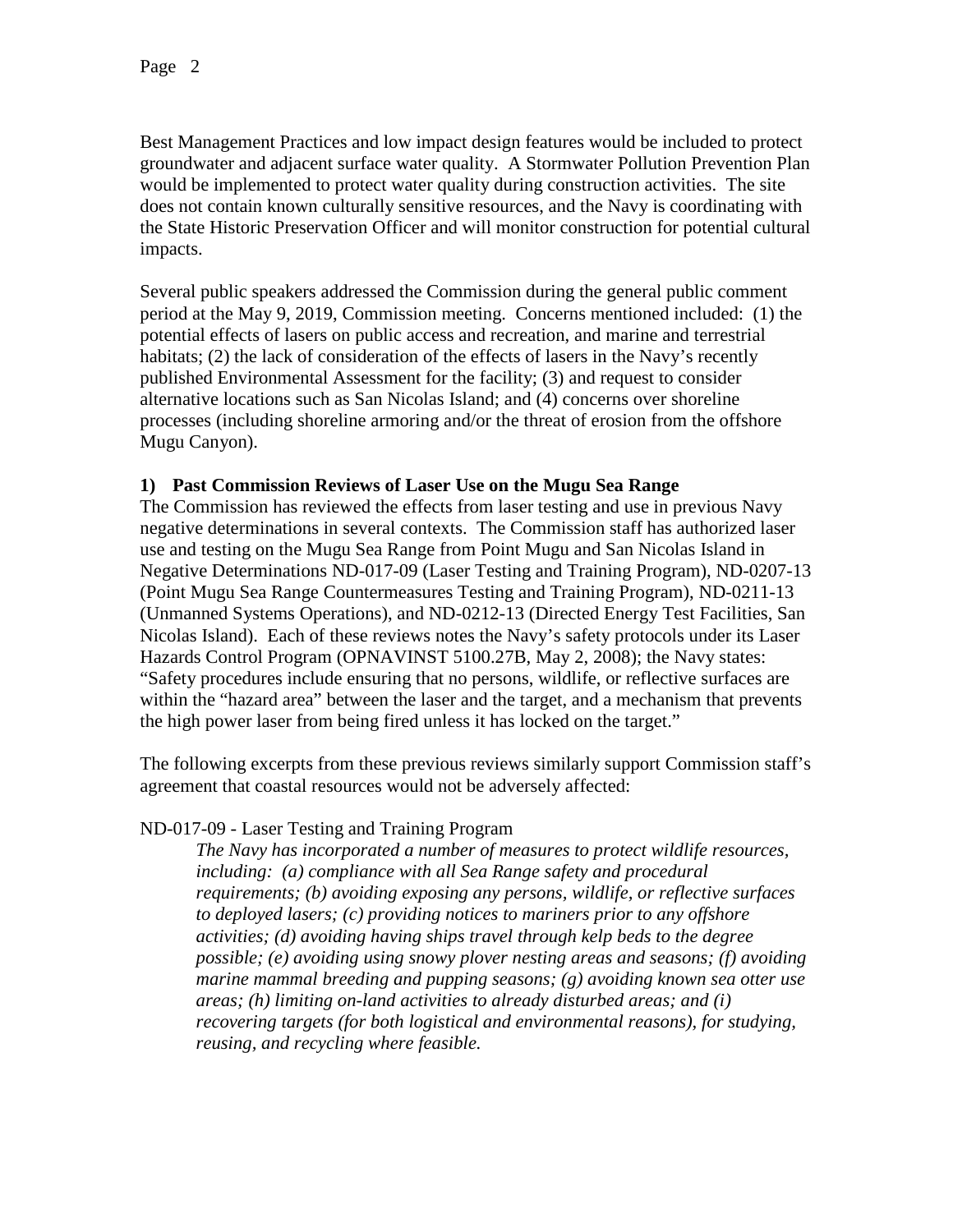ND-0207-13 - Point Mugu Sea Range Countermeasures Testing and Training Program *The five components of the proposed action include directed energy (high-energy lasers [HEL] and high-power microwave [HPM] systems), small arms, small missiles, flares, and electronic support systems. No construction, excavation, grading, or filling would occur for any of the project components. Test events would be conducted at a variety of existing proposed test sites on the Sea Range, including nearshore Navy Restricted Areas R-2519 (at Point Mugu) and R-2535 (at San Nicolas Island). The activities would also include monitoring, reconnaissance, and range clearance procedures as needed to ensure there are no hazards to people, ships or planes within the hazard area, including notification to FAA when airspace could be affected, and publication of Notices to Mariners (NOTMARs) and Notices to Airmen (NOTAMs).*

*Wildlife protection and avoidance measures would also be included, depending on the type or location of the activity, and the time of year. Sensitive habitats would be avoided, and before any directed energy systems, missiles, and/or other projectiles are fired, standard procedures would assure that no persons, wildlife, reflective surfaces, or non-target obstructions are present within any hazard area. A qualified biologist would monitor hazard areas with binoculars or remote sensors as necessary to ensure that the countermeasures systems are not fired if and when wildlife is within the nominal hazard area.* 

ND-0211-13 - Unmanned Systems Operations

*The project would not affect public access or public safety, and the Navy will publish Notices to Mariners and Notices to Airmen 15 days before the operations. Recreational boats and some recreational activities may be temporarily inconvenienced; however the areas around Point Mugu, Port Hueneme, and SNI are already controlled by the Navy, and the baseline recreational use would be low. Additionally, the overall number of days when surface waters on the Sea Range are closed to transit annually would not change from the baseline discussed in the Sea Range EIS.* 

ND-0212-13 - Directed Energy Test Facilities, San Nicolas Island

*Testing activities, frequencies, and durations would occur as summarized in Attachment A (Navy Environmental Assessment, Table 2-2). The project includes conservation measures to minimize effects on access and recreation, public safety, sensitive habitat, water quality, and cultural resources. Measures to protect public safety include:*

*Each proposed test of a directed energy system would follow the protocols of DoD Instruction 6055.11, Protecting Personnel from Electromagnetic Fields (19 August 2009). This would include a detailed test plan(s) with a description of the objectives and risks, and a calculation of hazard zones that would need to be cleared; coordination with the Federal Aviation Administration (FAA), and U.S. Coast Guard; and the issuance of Notice to*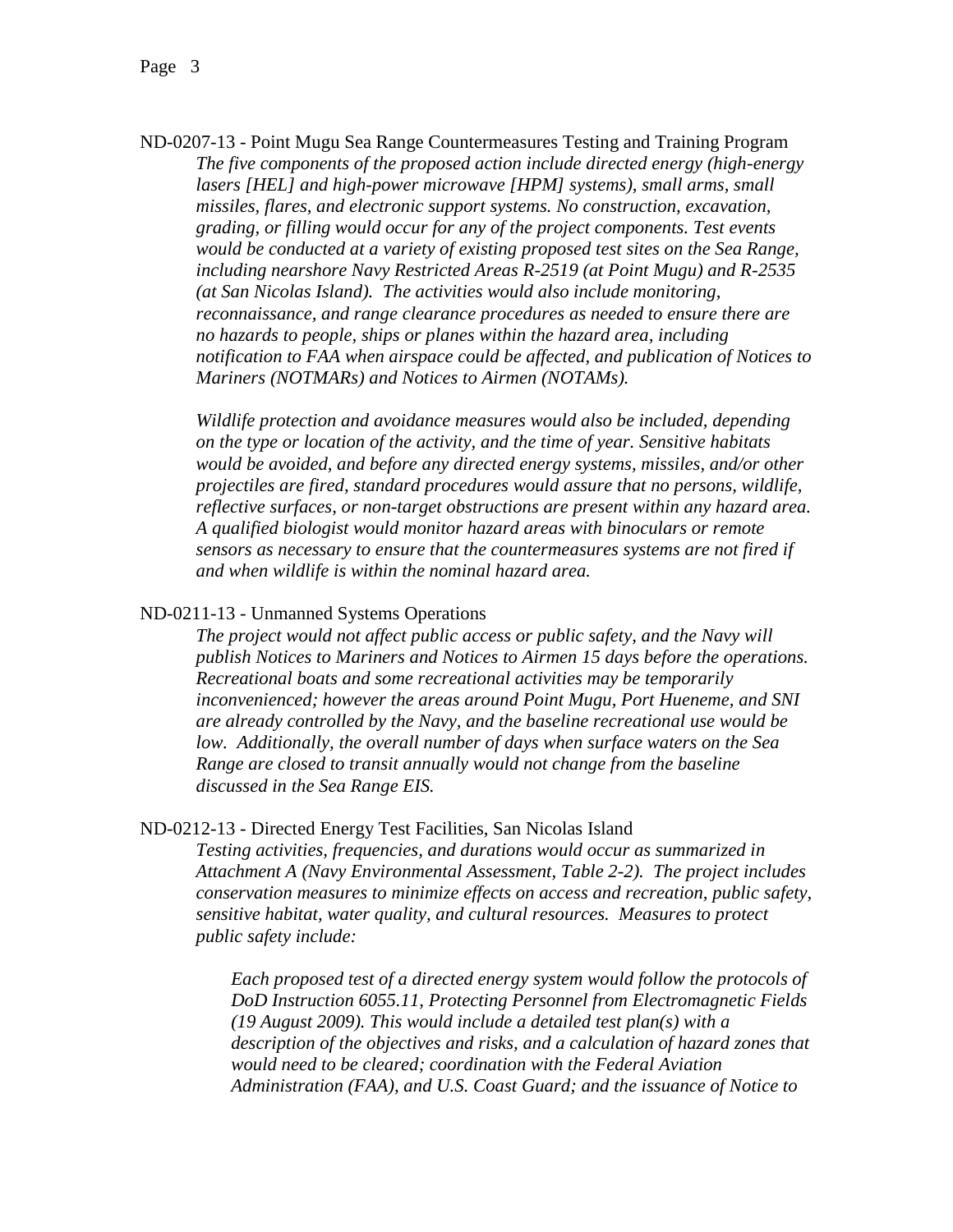*Airmen (NOTAM) and Notice to Mariners (NOTMAR), as appropriate, to the operating parameters of the directed energy system to be tested; and coordination with the DoD Laser Clearing House in the event that a directed energy system will be fired at or above the horizon. This includes coordinating Altitude Reservations with the FAA;* 

*SOPs governing the use of the system during the test events that include detailed step-by-step operational procedures (firing sequence) for preoperation (alignment and diagnostic checks), safety interlocks, low-power operation (if applicable), high-power lasing, post-operation, and emergency shutdown; and*

*Qualification/certification statements for operators of the directed energy system(s).*

### **2) Scope of Review**

The Navy did not include specific analysis of laser use because, as noted above, the lasers have already been authorized and are already in use at Point Mugu. The proposal by the Navy being reviewed in this negative determination is the construction of the facility to house the lasers. If the facility were not constructed the Navy would continue laser research and testing from this site and other locations at Point Mugu and San Nicolas Island.

### **3) Alternative Locations**

Concerning the suggested alternative of locating the facility at San Nicolas Island, in its Draft Environmental Assessment for the project the Navy considered several alternative locations, including San Nicolas Island, where it does already have a facility enabling laser research, testing and firing. The Navy's EA states:

*Under this alternative a new DESIL would be built at NBVC SNI. Although NBVC SNI has direct access to the Point Mugu Sea Range (PMSR) and construction of a DESIL facility is already planned at SNI, it does not facilitate greater flexibility of test events and test (laser) types. Its remote location presents accessibility challenges in transporting large, heavy lasers. Also, as operations are impeded at SNI due to seasonality and weather, having an operable DESIL at another location adjacent to the PMSR would enable the flexibility to continue DE laser operations. Further, SNI does not have sufficient technical, engineering, and logistical personnel on site to support RDT&E of the Proposed Action. Additional personnel and equipment increases would be required to provide adequate support. Therefore, this site alternative was eliminated from further consideration.*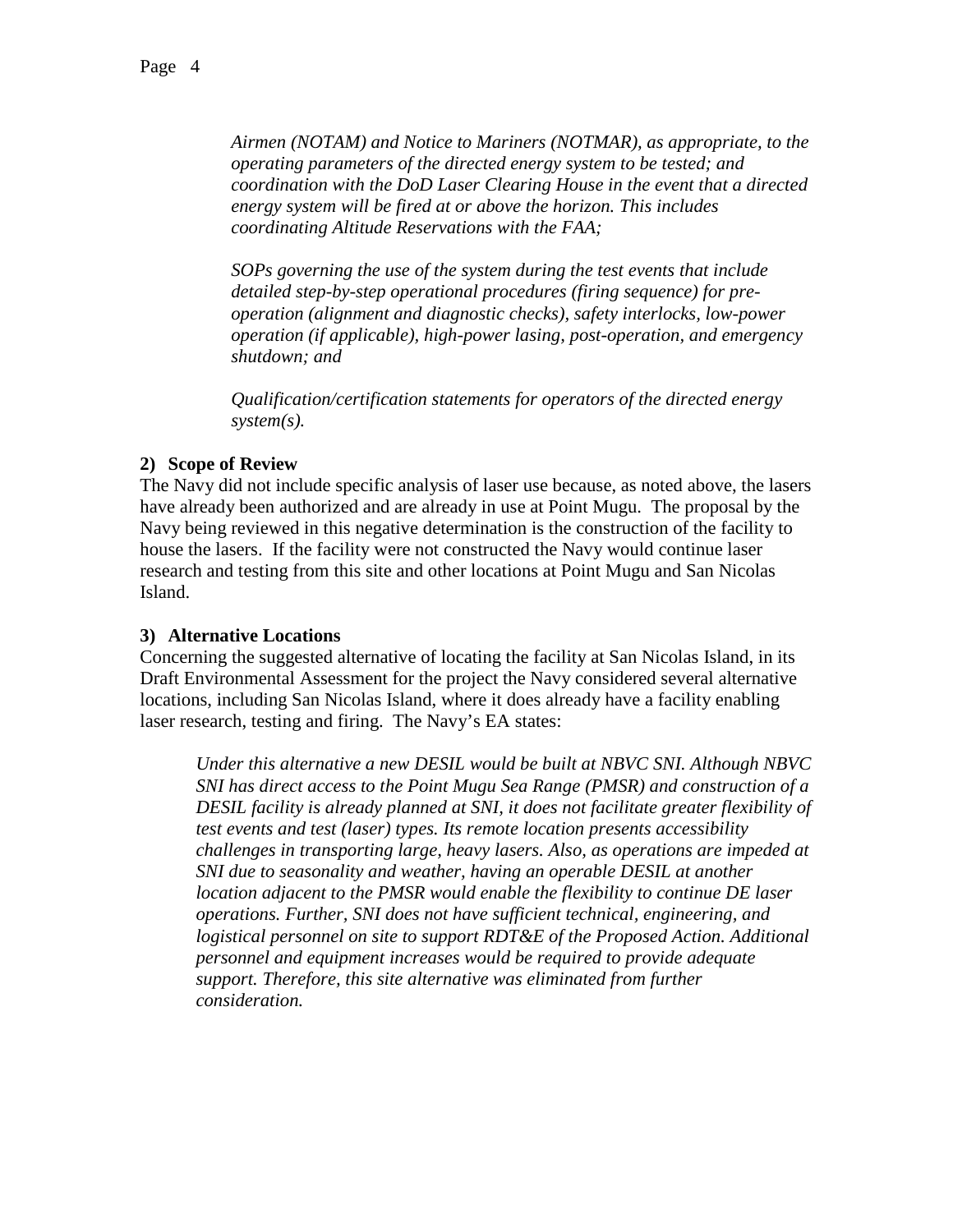#### **4) Shoreline Processes**

Concerning shoreline processes, the Commission concurred with the Navy's consistency determination for strengthening the Point Mugu Central Revetment in CD-0001-16. The Commission agreed with the Navy that the strengthening was needed in the short term, and the Navy and the Commission also agreed that retention of the buildings and other infrastructure would eventually necessitate managed retreat and/or implementation of other non-armoring alternatives, because the offshore Mugu Canyon is continually moving shoreward and likely to undermine the area under and behind the central revetment. The Commission found:

### CD-0001-16 - Point Mugu Central Revetment

*… [T]he Navy recognizes that onshore and offshore littoral and topographic processes, combined with predicted sea level rise, will, in the short term, pose risks to existing facilities that cannot feasibly be remediated by shoreline armoring. The Navy has already implemented some managed retreat options on the base, and will need to consider, if not accelerate, future planning efforts involving considerations of facility relocation/managed retreat.*

It is also worth noting that the proposed facility would not extend further seaward than the two Navy buildings immediately to the east, which are both further seaward and closer to the area most likely to be threatened by any undermining due to canyon migration shoreward. Therefore, with or without the proposed building, the Navy will need to eventually consider facility relocation, with managed retreat remaining a principal option.

Finally, the Navy points out that the public will have an opportunity to provide further input into its program as it is in the process of publishing an update to its 2002 EIS/OEIS for its activities on the Point Mugu Sea Range. The Navy's website for this program can be found at [http://pmsr-eis.com.](http://pmsr-eis.com/)

In conclusion, with these considerations, the Commission staff **agrees** that the project would not adversely affect coastal resources. We therefore **concur** with your negative determination made pursuant to 15 CFR §930.35 of the NOAA implementing regulations. Please contact Mark Delaplaine at (415) 904-5289 if you have any questions regarding this matter.

Sincerely,

 $h_0$  so the

 (for) JOHN AINSWORTH Executive Director

cc: Ventura District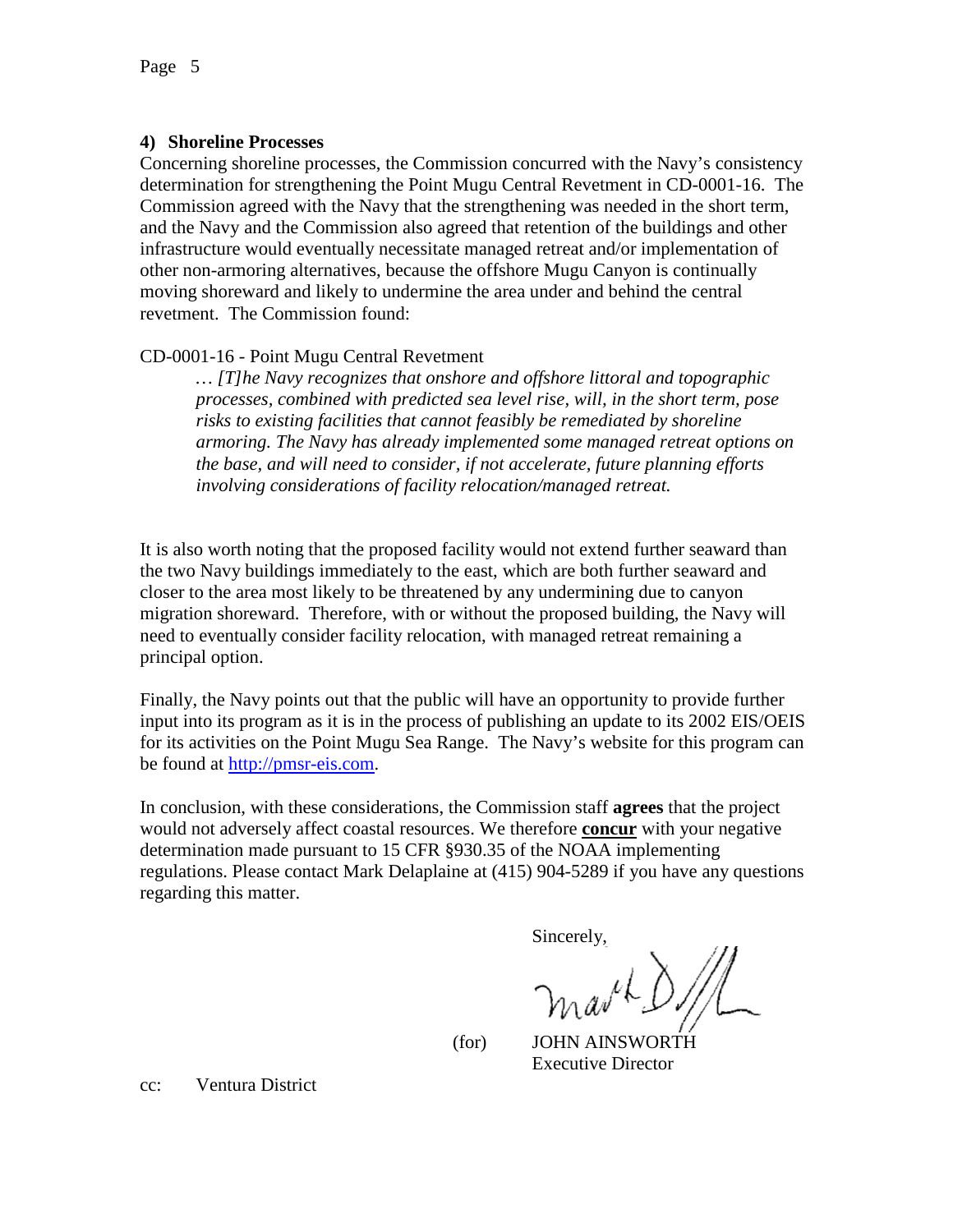**45 FREMONT STREET, SUITE 2000 SAN FRANCISCO, CA 94105-2219 VOICE AND TDD (415) 904-5200**



May 7, 2019

Tessa Beach, Chief Environmental Sections U.S. Army Corps of Engineers 450 Golden Gate Ave. San Francisco, CA 94102

Attn: Mark Wiechmann

Re: **ND-0013-19** U.S. Army Corps of Engineers, Maintenance Dredging, Crescent City, Del Norte Co.

Dear Dr. Beach:

The U.S. Army Corps of Engineers has submitted the above-referenced negative determination for maintenance dredging of up to 118,000 cu. yds. in the federal navigation channels (Entrance Channel, Inner Harbor Basin Channel, and Marina Access Channel) in Crescent City. Disposal would be in two locations: (1) for the 95,000 cu. yds. of Entrance and Marina Access Channel sediments, which are suitable for beach or nearshore disposal, disposal would be in the nearshore area off of Whaler Island (i.e., northeast of Whaler Island and adjacent to the existing jetty); and (2) for the remaining, 23,000 cu. yds. of Inner Harbor Basin Channel sediments, which are unsuitable for beach disposal due to grain size, but otherwise suitable for open ocean disposal, disposal would be at the EPA-designated offshore disposal site Humboldt Offshore Ocean Disposal Site (HOODS) offshore the Humboldt Bay area.

The sediments to be dredged underwent the requisite sediment physical, chemical, and biological testing. Based upon the test results, the Corps has proposed the appropriate two disposal options, and none of the material contains contaminants exceeding thresholds that would make it unsuitable for open ocean disposal. In addition, the Corps agrees to implement the measures identified in EPA's email of May 1, 2019 (with attachments), regarding HOODS cell placement and includes disposal monitoring and reporting requirements.

In past reviews of Corps Crescent City dredge episodes, the Commission has identified concerns over the potential for beach or nearshore disposal to adversely affect sensitive habitat within the Crescent City Marsh, which contains the federally listed as endangered western lily (Lillium occidentale). During these reviews the Corps has agreed to monitor the culverts crossing under Highway 1 to assure that they do not become clogged with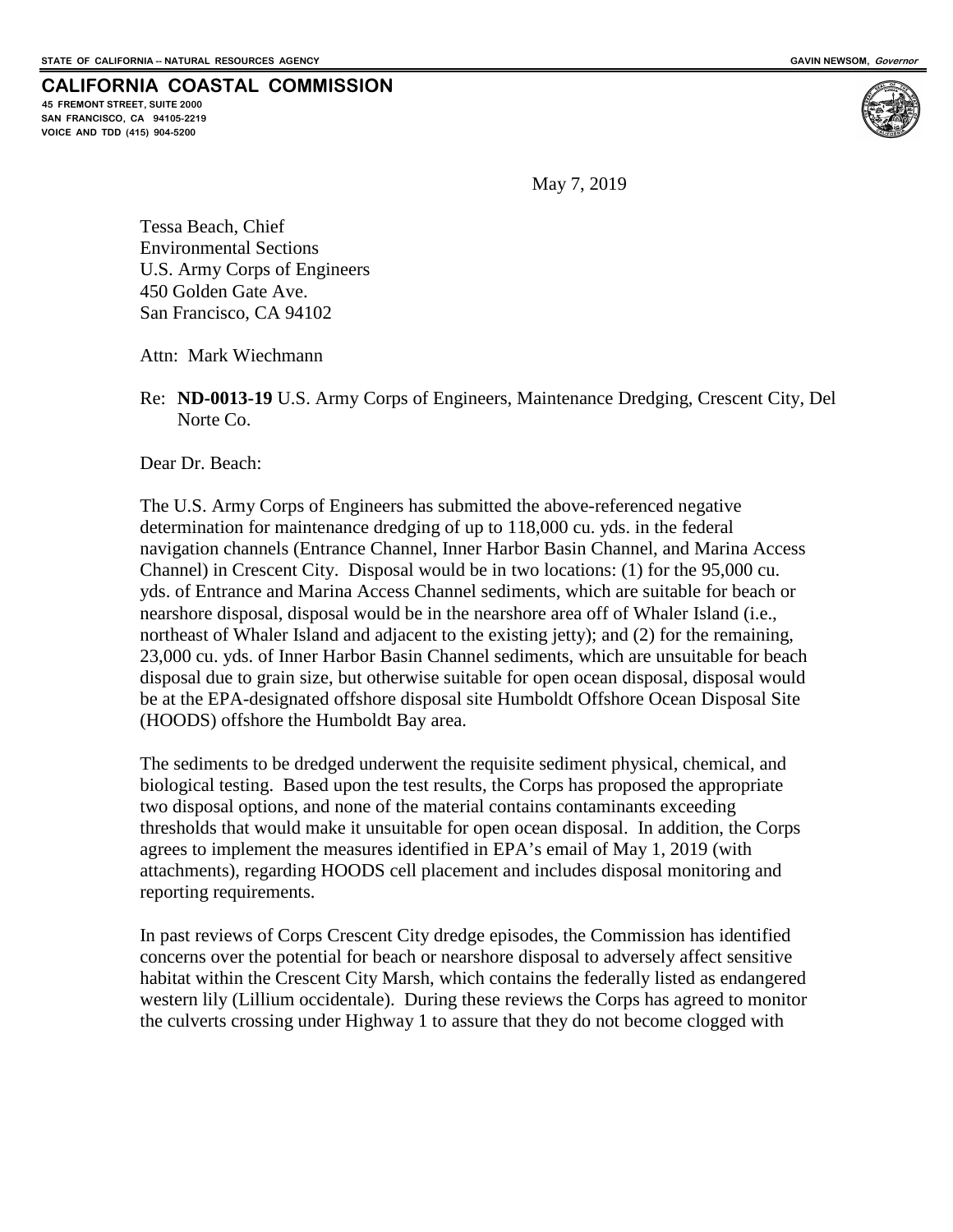dredged material passing downcoast from Whaler Island, which could cause adverse hydrological effects on the marsh system. The Corps remains committed to continuing such monitoring (and performing remedial action, if warranted), and has included as an Appendix to the subject negative determination a beach aggradation monitoring plan, dated April 2019.

Under the federal consistency regulations, a negative determination can be submitted for an activity "which is the same as or similar to activities for which consistency determinations have been prepared in the past." With the commitment to continue to monitor the culvert discharges from Crescent City Marsh, and based on the sediment test results, and compliance with EPA disposal requirements, the Commission staff **agrees** with the Corps that this project is similar to the previously-authorized maintenance dredging projects at Crescent City Harbor, including ND-053-10, CD-060-09, CD-081- 98, and CD-080-98. We therefore **concur** with your negative determination made pursuant to 15 CFR 930.35 of the NOAA implementing regulations. Please feel free to contact Mark Delaplaine at (415) 904-5289 if you have any questions regarding this matter.

Sincerely,

 $\mu_{\mu\nu}$ 

(for) JOHN AINSWORTH Executive Director

cc: Arcata District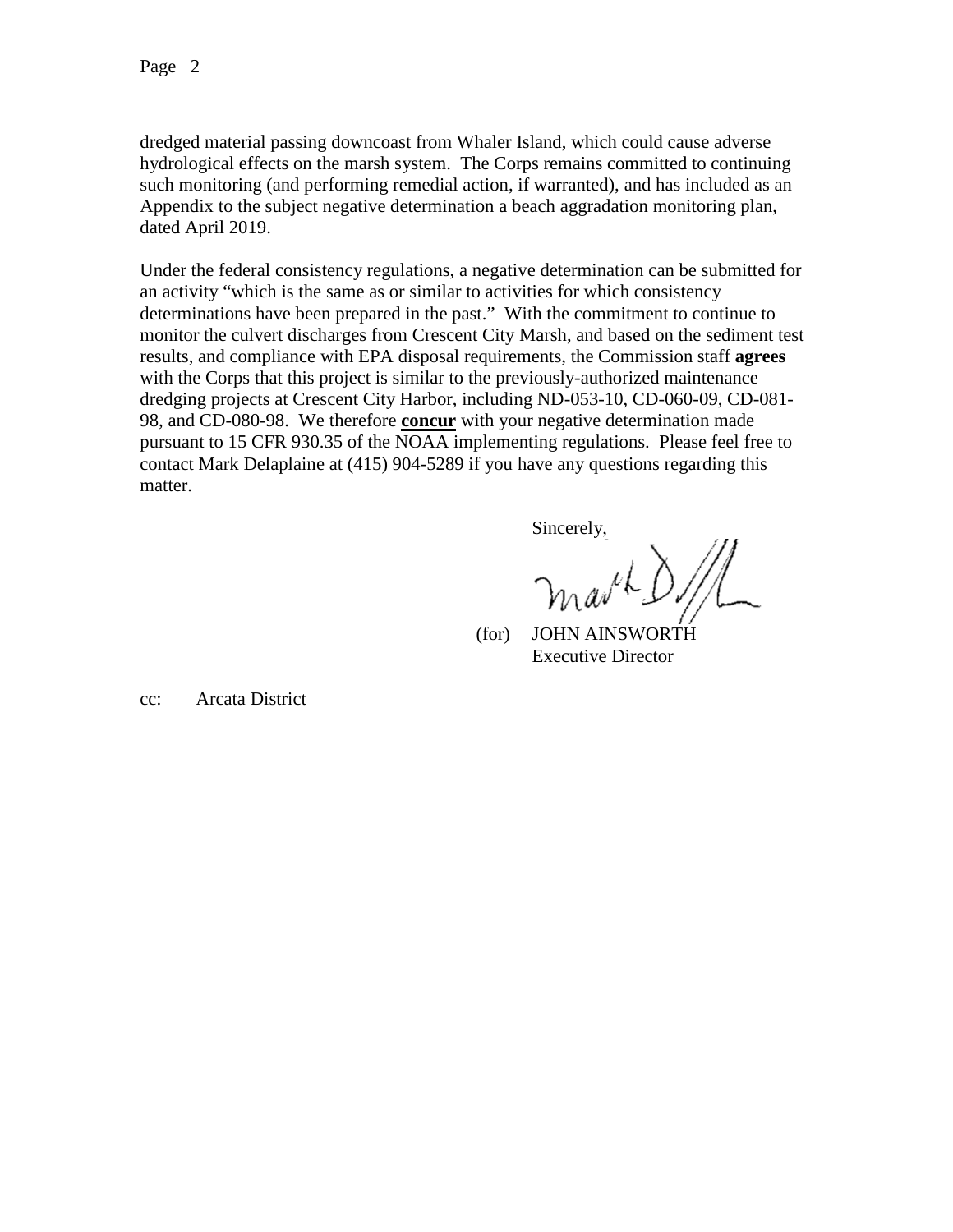45 FREMONT, SUITE 2000 SAN FRANCISCO, CA 94105- 2219 VOICE (415) 904- 5200 FAX ( 415) 904- 5400 TDD (415) 597-5885



May 29, 2019

Dave Stalters, Chief Environmental Management Branch U.S. Coast Guard 1301 Clay St., Suite 700N Oakland, CA 94612-5203

Attn: Gilda Barboza

Re: **ND-0015-19** U.S Coast Guard, Negative Determination, 10-Year Maintenance Dredging Program, Coast Guard Station Noyo River, Fort Bragg, Mendocino Co.

Dear Mr. Stalters:

The U. S. Coast Guard has submitted the above-referenced negative determination for a 10 year maintenance dredging program at the Coast Guard Station Noyo River. The initial dredging would be 126 cu. yds., with subsequent dredging occurring every 2-5 years. Disposal would be at the historically used adjacent, North Jetty upland disposal site, which is leased (from the City of Fort Bragg) and maintained by the Noyo Harbor District. The Coast Guard dredging would be similar to, although of a lesser volume than, Commission staffauthorized U.S. Army Corps of Engineers Noyo River maintenance dredging of the federal channel adjacent to the Coast Guard Station (ND-0013-16). That concurrence also noted similar previous Commission and staff authorizations for Noyo River maintenance dredging (CD-004-85, CD-013-88, ND-013-93, ND-037-95, ND-027-00, and ND-026-09).

Dredging will be scheduled for the July 15-Oct. 15 work window, with the first dredging to occur in 2020. Best Management Practices will be implemented to protect water quality. Eelgrass will be avoided.

Under the federal consistency regulations, a negative determination can be submitted for an activity "which is the same as or similar to activities for which consistency determinations have been prepared in the past." We **agree** with the Coast Guard that the proposed dredging is similar to the above-referenced previous Commission and Commission staff concurrences, and would not adversely affect public access and recreation, sensitive habitats, or other